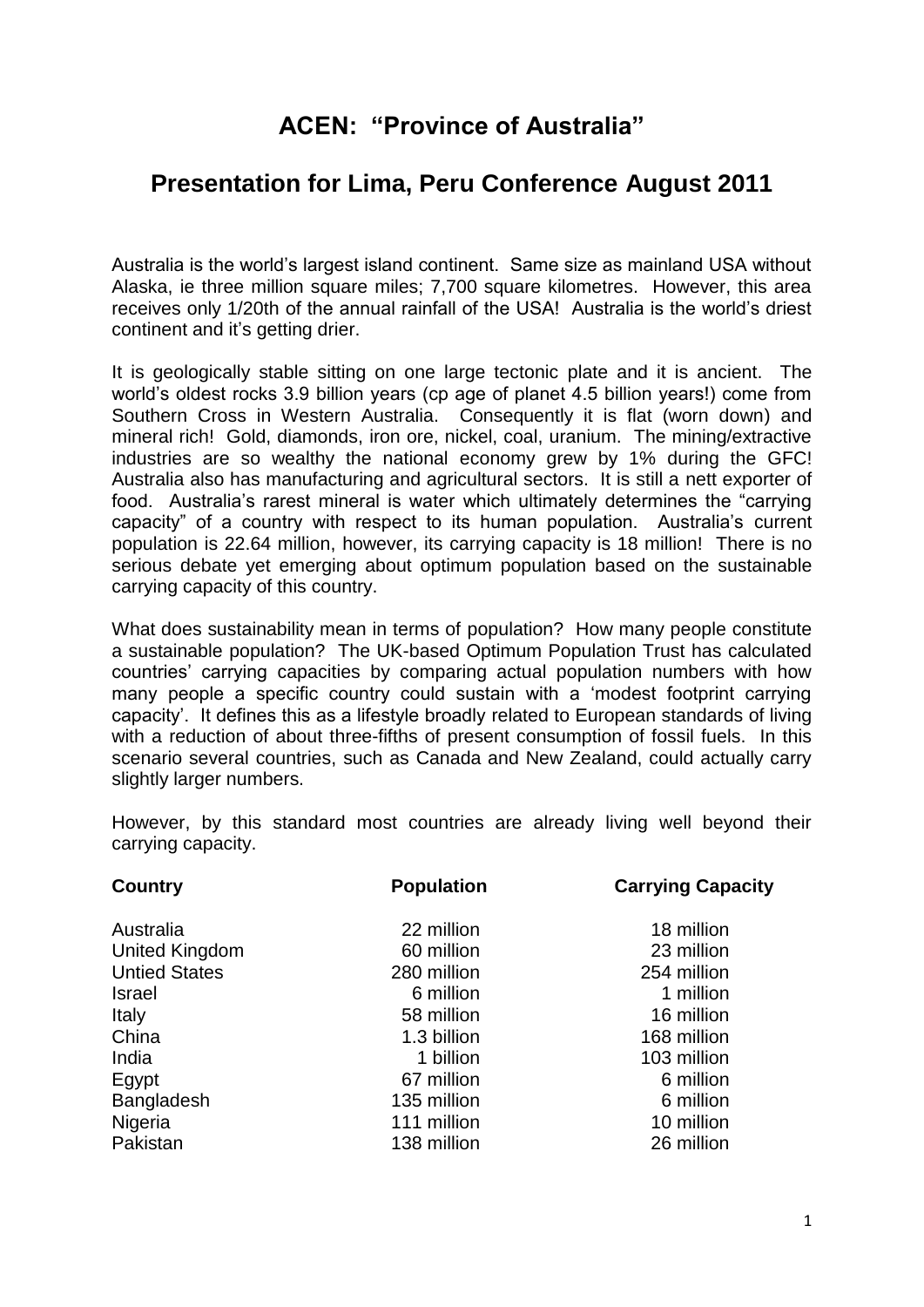If we calculate the total numbers for these countries, their carrying capacity is approximately 630 million, but their actual population far exceeds this: 2.9 billion! These statistics vividly illustrate how unsustainable our present population situation is. Human numbers are now so far beyond sustainability as to render the concept of sustainability irrelevant.<sup>1</sup>

I realise population is a "Hot Button" issue but the church is in a position to provide a moral framework in which such a discussion could take place. But I digress.

Due to Australia's latitude range 10<sup>°</sup> south through to 43.5<sup>°</sup> south its climates range from monsoonal savannas in the north through to western European/wet winters in the south. So bananas, pineapples and sugar cane grow in the north through to berry fruits and dairy cows in the south.

My home town, Perth sits at 37º south which is the mirror image of the Costa del Sol in Spain or southern California USA in climate, ie Mediterranean tending to dry sub tropical with climate change and the southern displacement of weather systems. Perth required 100 units of rainfall to replenish its dams in the winter of 2010 and received only 6 units of rain! Australia has a large area of sparsely populated desert and desert semi scrub through the centre (Sydney or the Bush!) NB the British government conducted many mainland nuclear and missile firing tests in Australia in the 1960s because they had a people free range of almost 5,000 kilometres in length, ie from South Australia diagonally to north west Western Australia.

WA is one million square miles in area yet contains only 1.8 million people! People still perish if they abandon their broken down vehicles in the outback!

Aboriginal settlement took place through migrations across the then Asian Australasian land bridge between 50-60 thousand years ago. Ritual burial sites at Lake Mungo in Victoria have been carbon dated at 40,000 years old! Aboriginal folk of various language groups represent less than 2% of the total population.

They are a culturally disposed minority with a life expectancy 17.5 years less than the general population. Outback Aboriginals live in third world conditions. Some urban Aboriginals are tertiary educated and live a western lifestyle. So stereotypes are just that!

Australians generally enjoy a very high stand of living; eg the largest and most expensive private dwellings in the world, consequently Australians per capita, are the world"s worst polluters!

"The average Australian household produces 15 tonnes of greenhouse gases, uses 230,000 litres of water and creates 1.7 tonnes of landfill water every year". <sup>2</sup>

**.** 

<sup>1</sup> Pages 83-84 *"Judgement Day"* The struggle for life on earth: Paul Collins UNSW Press 2010. ISBN: 978 174223 156 3.

<sup>&</sup>lt;sup>2</sup> "True Green" WA Department of Environment and Conservation March 2008.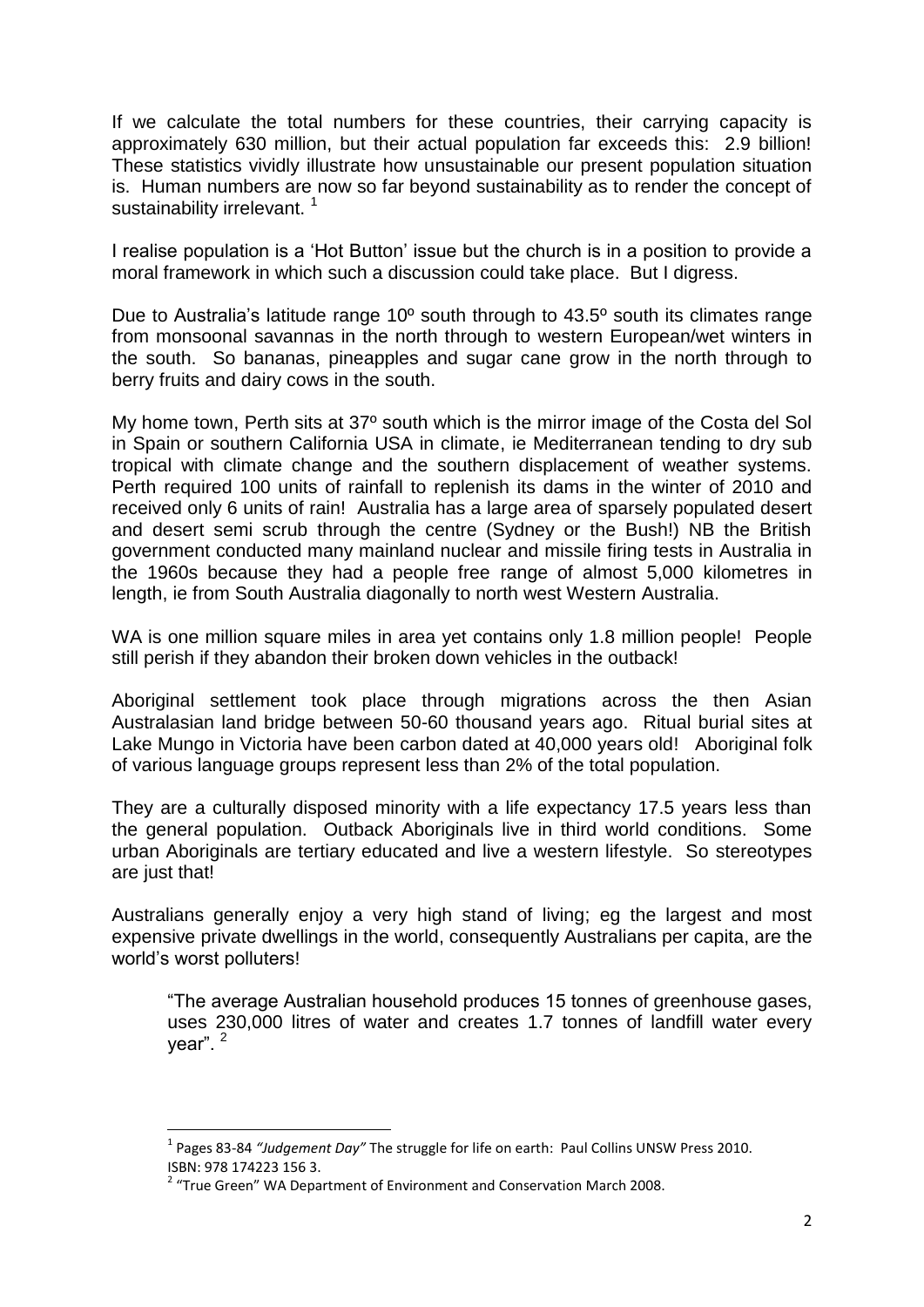## **Political**

At a federal level Australia has had a conservative two party system in place since the 1920s. Very stable government has been the result, however, these parties tend to be different only in style rather than agenda and content. The John Howard government in power through the Bush era was totally unconvinced about Climate Change and equally totally committed to Free Market Capitalism. We lost a whole decade! Barnaby Joyce and Tony Abbott, the present leaders of the opposition, don"t believe in Climate Change. They are currently running a fear campaign to sabotage the government's introduction of a modest ineffectual carbon tax. Climate Scientists are receiving death threats (ABC news June 2011!). We currently have a fragile labour/green coalition in power but they are starting from behind with respect to intelligent public debate and necessary overdue reforms in environmental legislation and carbon reduction.

The paradox is Australia has fine Scientists (eg CSIRO) and has developed leading edge technologies for sustainable/renewal energy; but our leaders lack the political will to move towards the application of these technologies. The fossil fuel and uranium lobbies are large, wealthy, influential and actively use,

- (i) disinformation and
- (ii) financial kickbacks to the major political parties to advance their own interests.

Australia is governed by shareholders and telephone polls! Yet Climate Change is adversely affecting Australia with increasing severity and frequency of climate events. Floods and bushfires are now annual catastrophes.

#### **Australia**'**s climate has changed along with the global climate**

In Australia, the average surface temperature has increased by about 0.7°C since 1960, with some areas having warmed faster and some showing relatively little warming (see Figure 3.5). The warming has caused an Australia-wide average increase in the frequency of extremely hot days and a decrease in the frequency of cold days (see Figure 3.3).

While the longer term trends in rainfall are less marked, there have been significant increases over north-western Australia, and decreases over south-western and south-eastern Australia since 1960 (see Figure 3.6). The warming and decreased rainfall over south-east Australia have exacerbated the background conditions conducive to fire. In southwest Western Australia and the southeast coast, there is evidence for a systematic decline in rainfall in recent decades, and for declining trends in storminess. It is likely that these trends are related to shifts in pressure patterns over southern Australia, particularly the intensification of the subtropical high pressure belt.

Regional ocean currents have also changed. For example there has been a southward shift of the Antarctic Circumpolar Current and an increasing southward penetration of the East Australian Current, associated with wind changes in the South Pacific.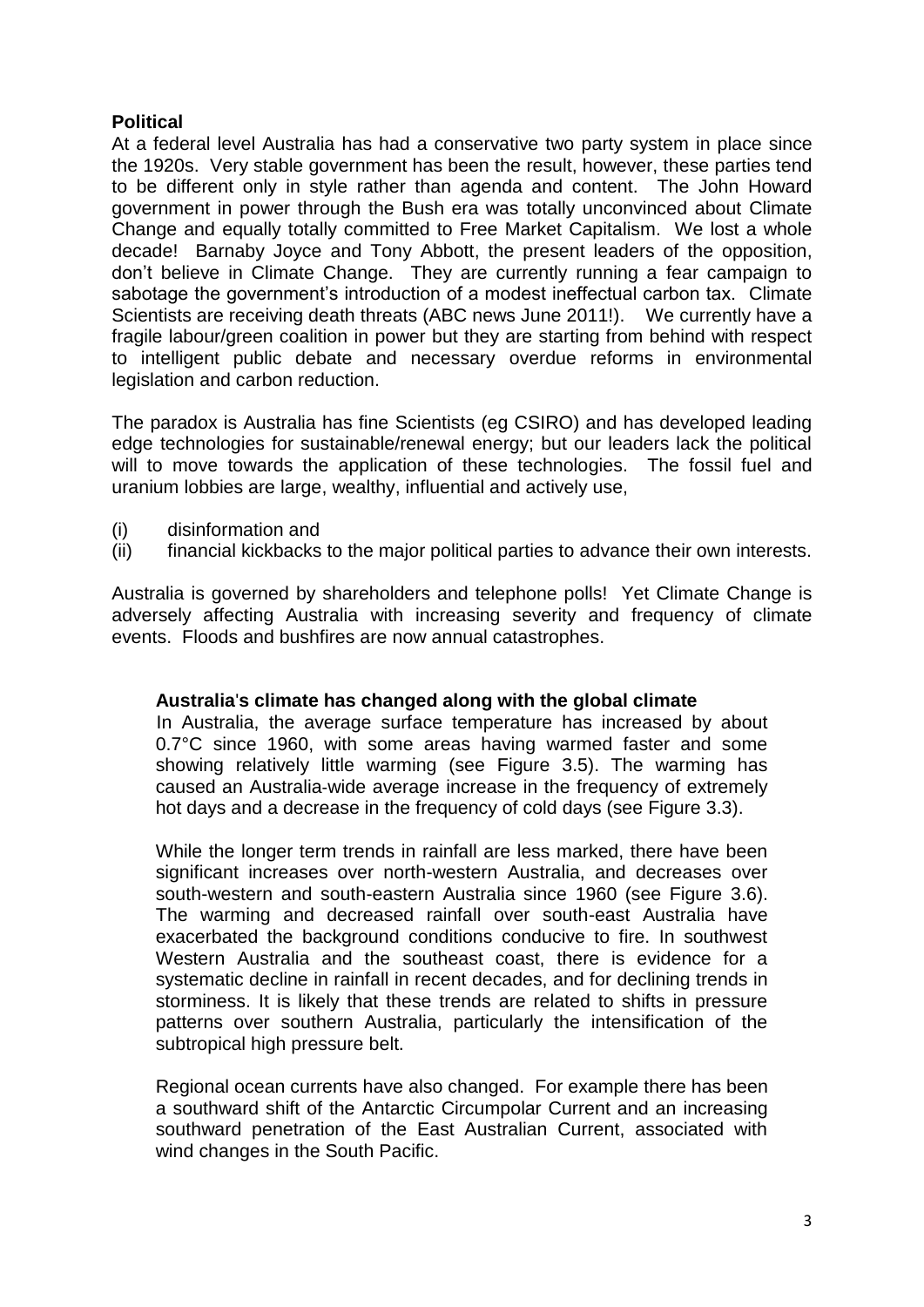Sea level has risen around Australia at a rate of about 1.2 mm per year since 1920, resulting in coastal inundation events becoming more frequent. Since the establishment of the Australian Baseline Sea-level Monitoring Project in the early 1990s, sea level measured relative to the land has risen at about 2 mm per year in the south east, and over 8 mm per year in the north west.



*The Science of Climate Change: Questions and Answers*, 2010 Australian Academy of Science, Canberra, ACT, p9

Figure 3.3 Changes in the number of record hot day maxima and record cold day maxima at Australia's climate reference stations. The number of days with record hot temperatures has increased each decade over the past 50 years; there have been fewer record cold days each decade; and 2000 to 2009 was Australia's warmest decade on record. Source: CSIRO, Bureau of Meteorology (2010) "State of the Climate".

> *The Science of Climate Change: Questions and Answers*, 2010 Australian Academy of Science, Canberra, ACT, p8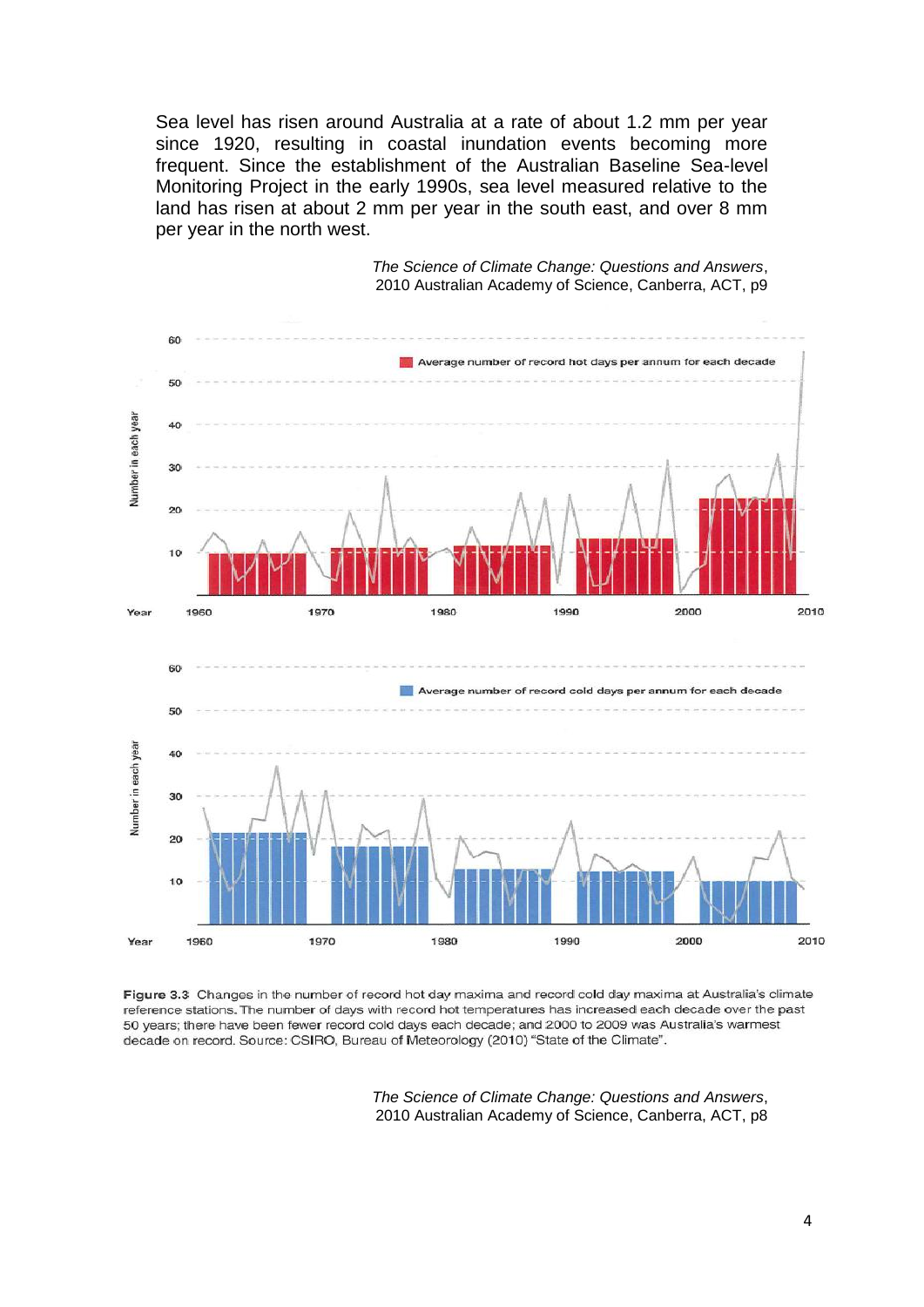

Figure 3.5 Trends in Australian annual temperature (°C/decade) over the periods 1910-2009 (left) and 1960-2009 (right). Source: Australian Bureau of Meteorology (http://www.bom.gov.au/cgi-bin/climate/change/trendmaps.cgl)



Figure 3.6 Trends in Australian annual rainfall (in mm per decade) over the periods 1910-2009 (left) and 1960-2009 (right). Source as for Figure 3.5.

*The Science of Climate Change: Questions and Answers*, 2010 Australian Academy of Science, Canberra, ACT, p9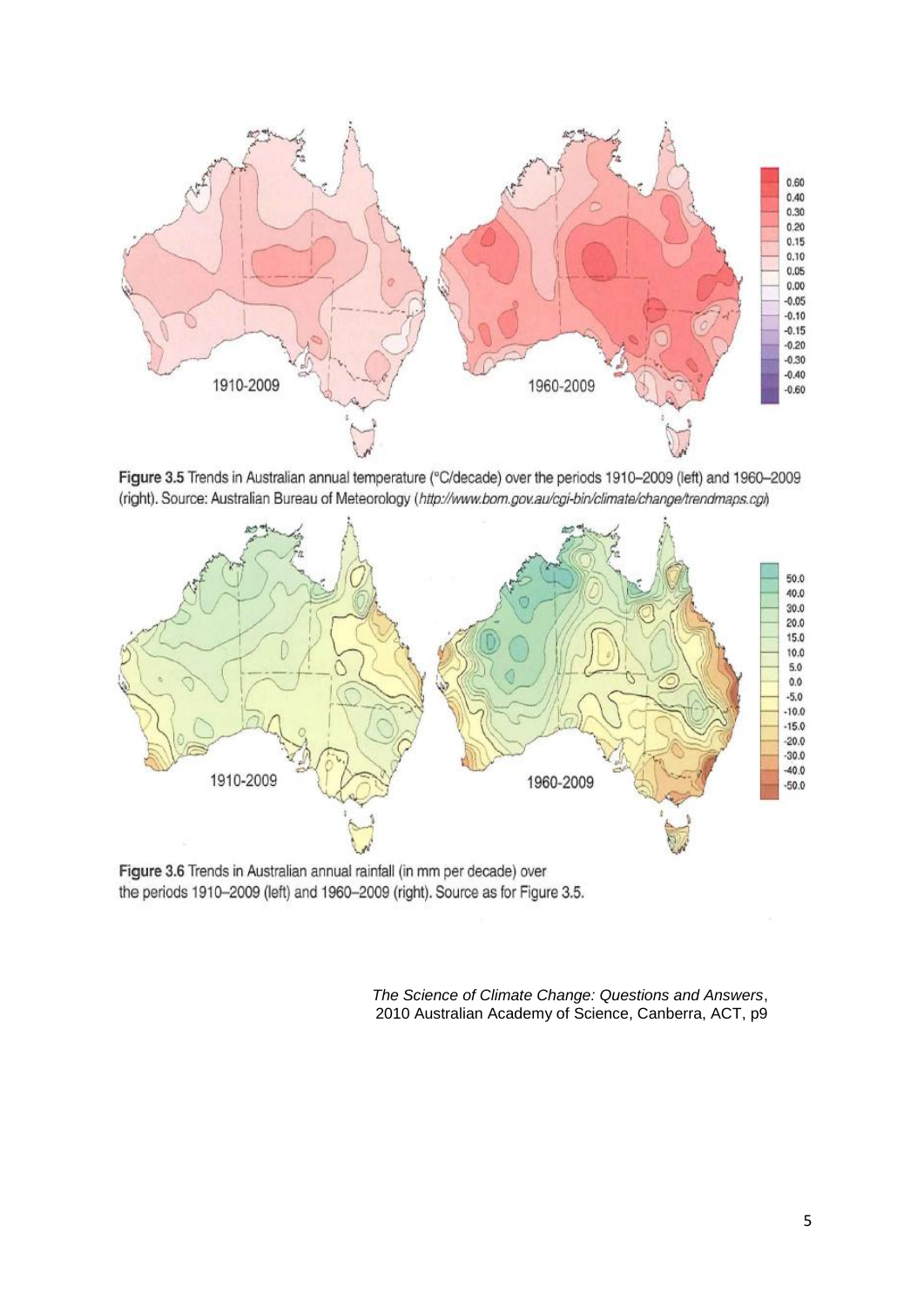

Figure 6.1 Climate change may have severe impacts across Australia. Days of extreme fire danger are likely to increase (top right).

Rainfall patterns are likely to change, leading to changes in river environments: the image on the far left shows stranded reeds and saline mud flats in September 2007, caused by the rapidly retreating waters of Lake Bywater (near Walkers Flat, SA). This lake is fed by the River Murray, which has seen major falls in level since 2000, particularly below Lock 1. The image on the top left shows heavy rain in the Northern Territory.

The centre left image shows healthy coral and the centre right image shows bleached coral near Keppel Island.

Biodiversity is likely to decrease: the image to the right shows the endangered lemuroid possum from North Queensland.



*The Science of Climate Change: Questions and Answers*, 2010 Australian Academy of Science, Canberra, ACT, p15

#### **Some recent Australian climate changes have been linked to rising greenhouse gases**

Modelling studies indicate that rising greenhouse gases have made a clear contribution to the recent observed warming across Australia.

Decreases in atmospheric ozone over Antarctica and increases in greenhouse gases are also likely to have contributed significantly to climate trends that have been observed over the Southern Ocean in the past few decades, including stronger westerly winds and the southward shift of weather systems.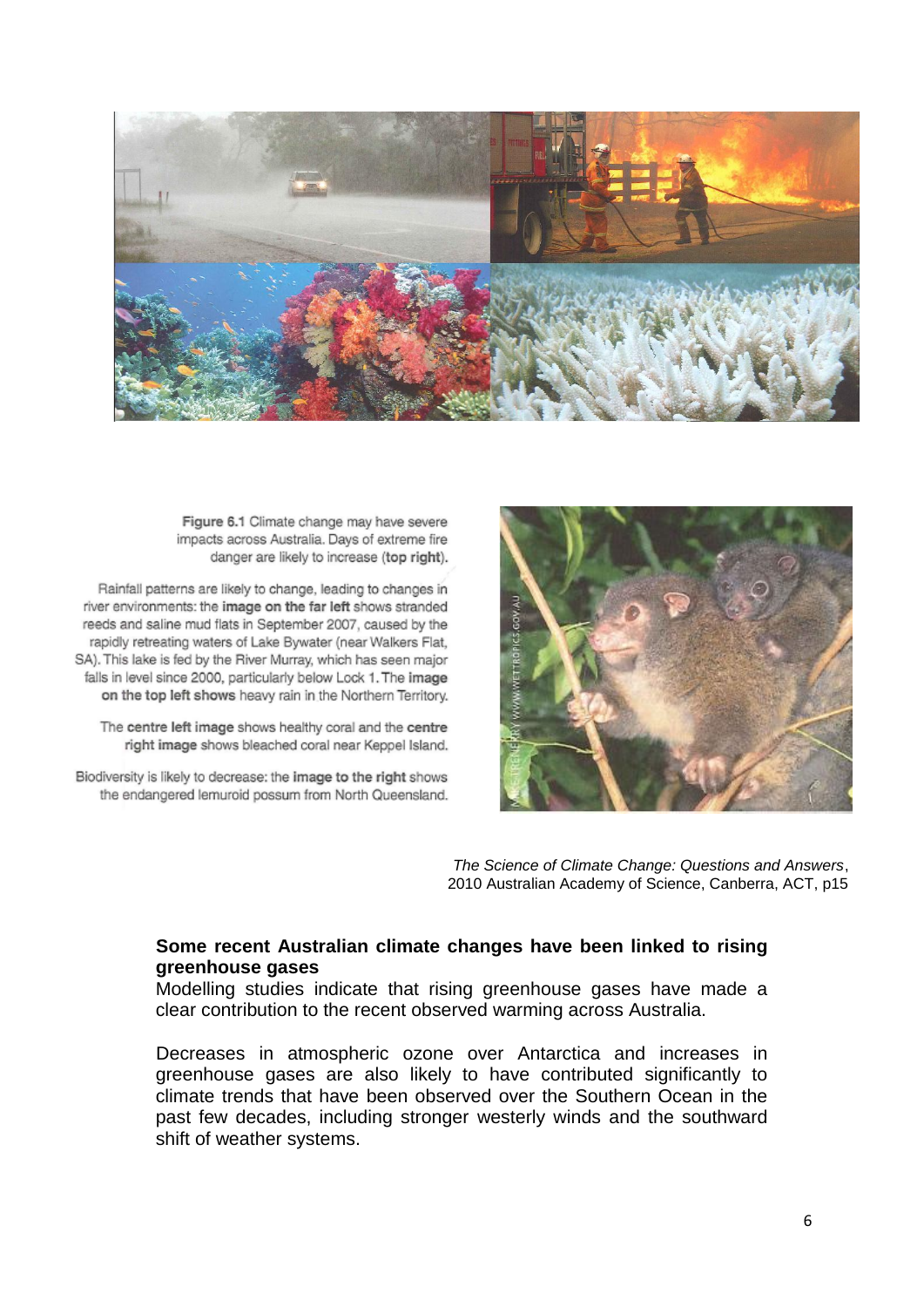The human contribution to the recent observed rainfall increases in northwest Australia and decreases in southern Australia cannot as yet be clearly separated from natural climate variations. However, the decreases in rainfall in southern Australia have been linked to stronger high pressure weather systems. The overall pattern of increasing pressure in midlatitudes and decreasing pressure at high latitudes over time in the Southern Hemisphere is consistently seen in climate model projections and is therefore likely to be due to human-induced climate change through a combination of increases in greenhouse gases and decreases in stratospheric ozone.

> *The Science of Climate Change: Questions and Answers*, 2010 Australian Academy of Science, Canberra, ACT, p11

#### **What are the consequences of climate change for Australia?**

Climate change will have significant impacts on our society and environment. Historically, the Australian climate has been highly variable. This variability makes it challenging to predict the future consequences of human-induced climate change. However, climate models and past experience provide some guidance.

By around 2030, Australian temperatures are likely to be a half degree or more higher than 1990 and the frequency of hot days and nights will have increased. Sea level is expected to be about 15 cm higher and there is some evidence to suggest that tropical cyclones will become more severe, but less frequent.

It is likely that future rainfall patterns across Australia will be different from today. Changes in rainfall patterns are hard to predict: regional rainfall projections from different climate models (or between different runs of the same model with different starting conditions) are frequently quite different from one another. Nevertheless, some future trends are projected fairly consistently, including increases in rainfall in northern Australia and decreases in Victorian and southwest WA coastal regions. The projections for rainfall trends across the entire Murray-Darling basin remain uncertain.

It is likely that higher temperatures and changing patterns of wind and rainfall will change the patterns and frequency of extreme fire weather, and also lead to more heat-related deaths and fewer cold-related deaths.

Farming in Australia is vulnerable to climate change but skilful management is expected to be able to alleviate some of this vulnerability. Higher CO<sub>2</sub> levels, fewer frosts and changed rainfall patterns may be beneficial to agriculture in some parts of Australia, but decreases in rainfall in other Australian regions are likely to have a detrimental effect on agriculture.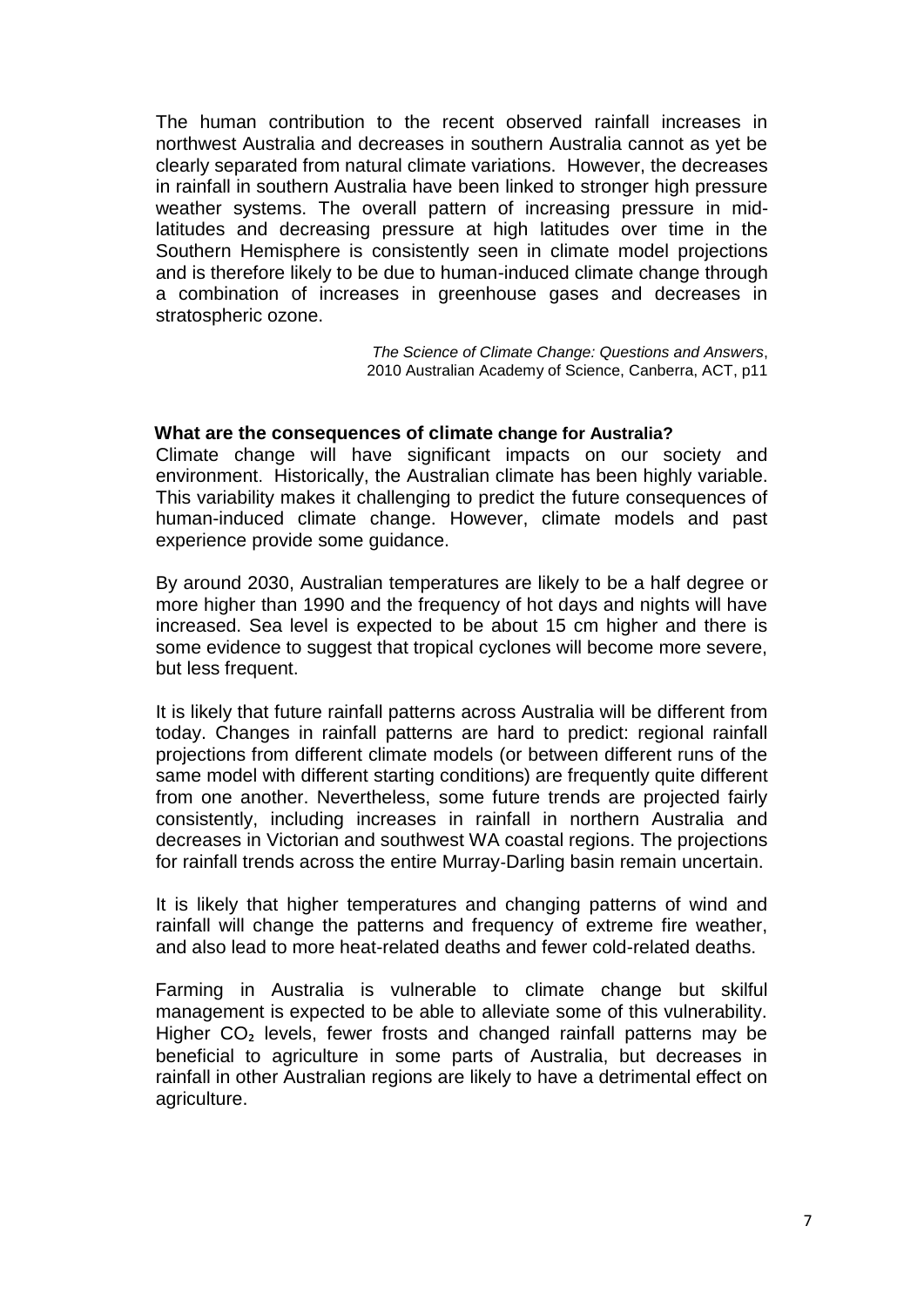Warmer ocean temperatures will lead to further changes in the distribution of marine animals and plants, with some tropical fish moving progressively southward. As a result of increased CO<sub>2</sub> in the atmosphere, oceans will become more acidic and, in combination with the higher temperatures, coral bleaching events are likely to become more frequent and severe around northern Australia.

Sea level will increase, inundating parts of the Kakadu freshwater wetlands and causing increased coastal flooding, with consequent change to sandy coastlines. As sea levels rise, coastal infrastructure around Australia will become more susceptible to damage. Tourism may be adversely affected, in part due to the sector's dependence on natural assets and the built environment, both of which are vulnerable to the physical impacts of climate change.

The impact of climate change on plants and animals will be variable. Habitat will expand for some species, while for others it will contract. However, the inability of many species to migrate as a result of both land use change and habitat fragmentation means that biodiversity is likely to decline overall, in line with observed global trends. Higher temperatures on the forested mountaintops of north-east Queensland, for example, may exceed the heat tolerance of some endemic species in the wet tropics, resulting in their extinction.

> *The Science of Climate Change: Questions and Answers*, 2010 Australian Academy of Science, Canberra, ACT, p14

## **GENERAL SYNOD ENVIRONMENTAL WORKING GROUP**

Australia is a Province with twenty-three autonomous dioceses. Their responses to the need to establish environmental groups is as varied as their theology and capacities to engage in environmental responses.

The General Synod established an Environmental Working Group which reports to the Standing Committee of General Synod with the following Charter and Responsibilities.

## **CHARTER**

## **Overall Purpose of the Committee**

The bond between Creator and creation underlies our whole relationship with God and it is clear from scripture that this bond is not just with humanity but with the whole of creation (eg John 1: 3; Romans 8: 20-21). As a consequence, the Environment Working Group (EWG) is appointed by General Synod Standing Committee (GSSC) to:

assist and advise the national church, through the GSSC, on environmental matters including the management of energy, water and biodiversity, and on policy issues arising from the effects of human activity on God's creation; and to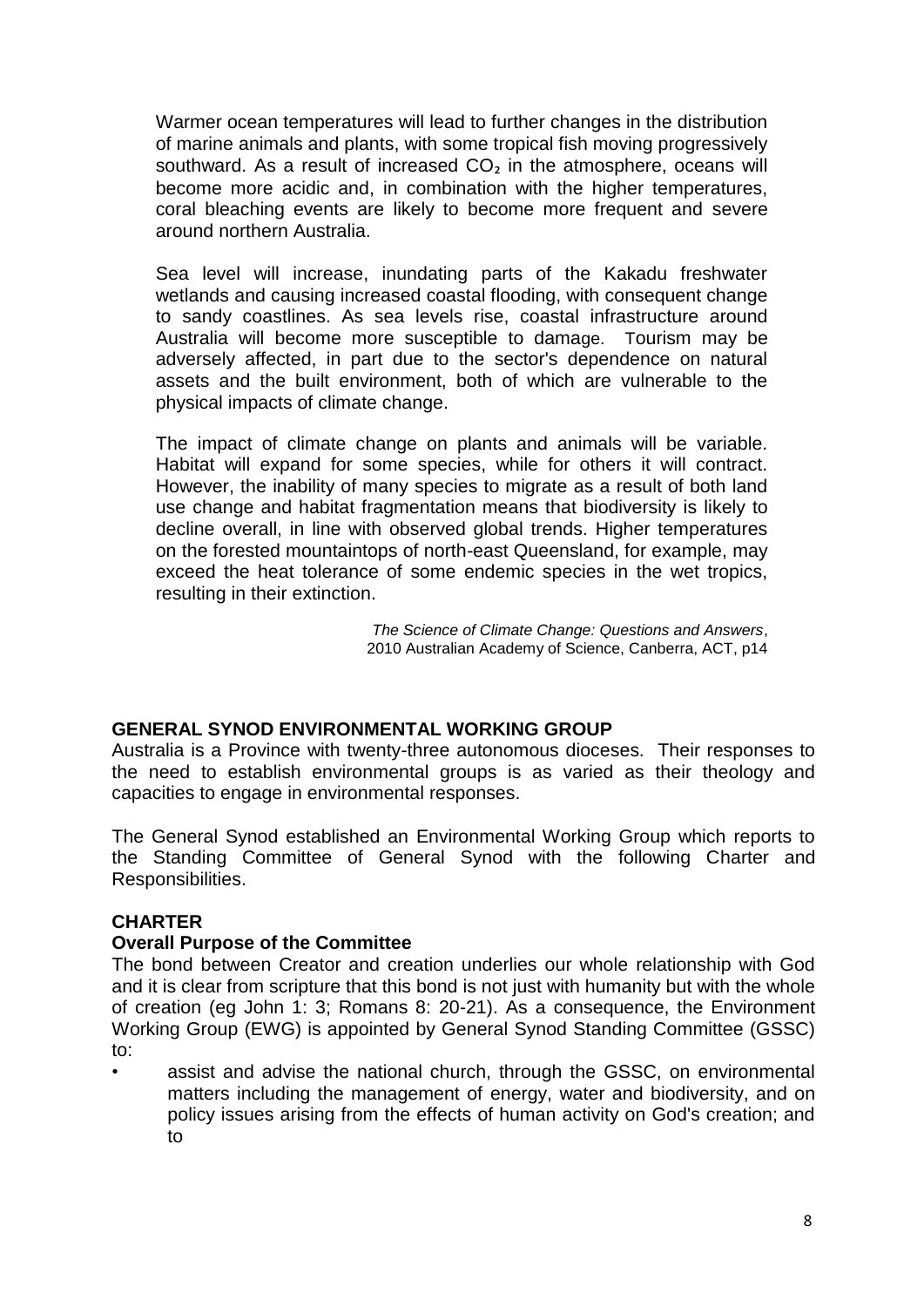• give leadership to the Church and its people in Australia on ways in which they can care for the environment and address the use of the resources of God"s creation properly, responsibly and reverently.

## **Responsibilities**

The EWG shall:

- 1 Assist the GSSC by reviewing and making appropriate recommendations with respect to policies, strategies, guidelines, benchmarks that may have an environmental consequence.
- 2 Assist the General Synod Doctrine Commission and the General Synod Liturgical Commission to develop theological and liturgical resources that enable Australian Anglicans to understand better and worshipfully respond to the relationship between Creator and creation; and work with the General Synod Public Affairs Commission on responses to practical, social and political issues arising from the effects of human activity on God's creation.
- 3 Assist Diocese and Anglican bodies to develop and implement environmental policies which express principles of good environmental stewardship.
- 4 Prepare or find draft codes of practice developed elsewhere which:
	- (a) set out good practice in relation to the environment; and
	- (b) assist agencies and Diocese, including ministry units, to care better for the environment, use the resources of God"s creation properly and to act responsibly about the effect the agencies and its members have on God"s creation.
- 5 Work closely with the Australian Anglican Environmental Network (AAEN) to provide policy material and practical information developed by Diocese for collation and dissemination nationally through the EWG and AAEN websites or by other means.
- 6 Recommend to GSSC as a matter of policy the targets that Dioceses and Diocesan agencies, including ministry units, should meet for reducing their impact on the environment and each target shall include the date by which the targets should be met.

## **PROTECTION OF THE ENVIRONMENT CANON 2007 Canon No. 11, 2007**

#### **A Canon to assist in the protection of the environment**

The General Synod prescribes as follows:

#### **Preamble**

- A. This Church acknowledges God's sovereignty over his creation through the Lord Jesus Christ.
- B. In Genesis it says that "The Lord God took the man and put him in the Garden of Eden to till it and keep it". In 1990 the Anglican Consultative Council gave modern form to this task when it declared that one of the five marks of the mission of the Church was "to strive to safeguard the integrity of creation, and to sustain and renew the life of the earth".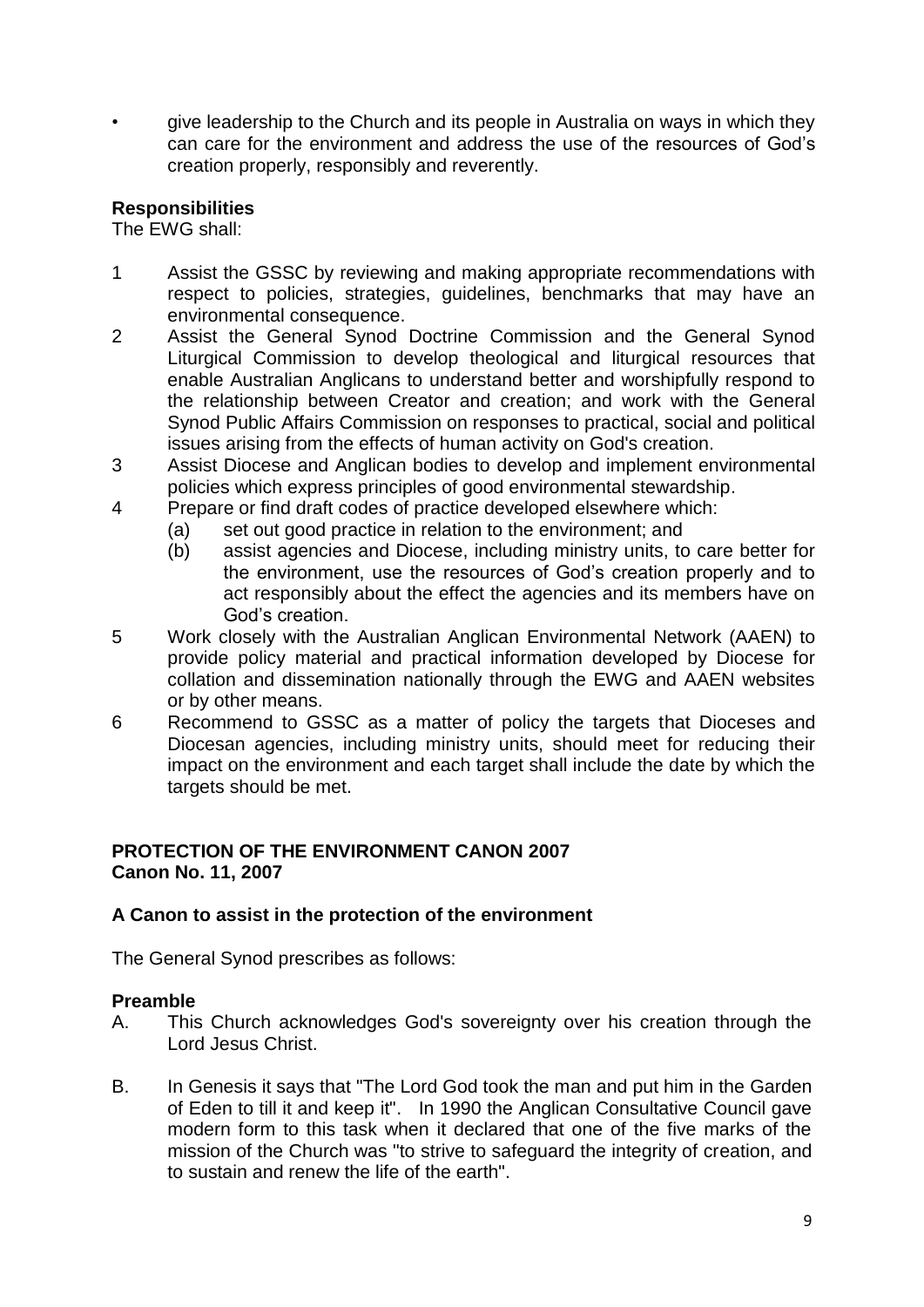- C. This Canon gives form to this mark of mission in the life of the Anglican Church of Australia.
- D. This Church recognises the importance of the place of creation in the history of salvation.
- E. This Church acknowledges the custodianship of the indigenous peoples of this land.
- F. This Church recognizes that climate change is a most serious threat to the lives of the present and future generations. Accordingly, this Canon seeks to reduce the release of greenhouse gases by this Church and its agencies.

#### **Short title and principal canon**

1. This Canon may be cited as the "Protection of the Environment Canon 2007".

#### **Mechanisms to assist in protecting the environment**

- 2. (1) Every diocese which adopts this Canon undertakes to reduce its environmental footprint by increasing the water and energy efficiency of its current facilities and operations and by ensuring that environmental sustainability is an essential consideration in the development of any new facilities and operations, with a view to ensuring that the diocese minimalises its contribution to the mean global surface temperature rise.
	- (2) Every diocese which adopts this Canon undertakes to establish such procedures and process such as an environment commission, or similar body as are necessary to assist the diocese and its agencies to:
		- a) give leadership to the Church and its people in the way in which they can care for the environment,
		- b) use the resources of God's creation appropriately and to consider and act responsibly about the effect of human activity on God's creation,
		- c) facilitate and encourage the education of Church members and others about the need to care for the environment, use the resources of God's creation properly and act responsibly about the effect of human activity on God's creation, and,
		- d) advise and update the diocese on the targets needed to meet the commitment made in sub-section (1);
		- e) urge its people to pray in regard to these matters.

#### **Reporting**

3. (1) Every diocese which adopts this Canon undertakes to report to each ordinary session of the General Synod as to its progress in reducing its environmental footprint in order to reach the undertaking made in accordance with sub-section (1) of section 2.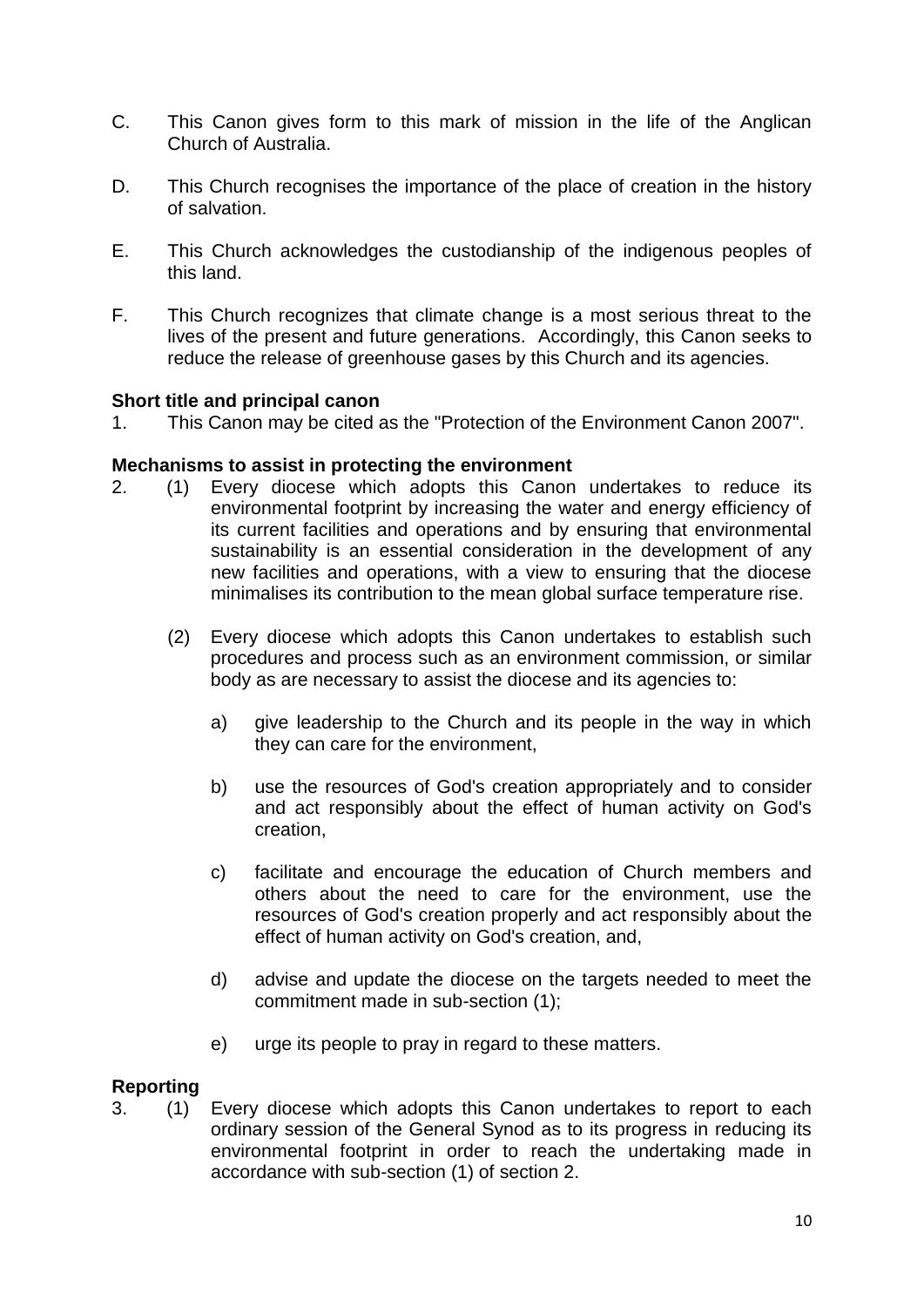(2) Any report will outline the targets that were set, the achievements made, and difficulties encountered.

## **Adoption of Canon by Diocese**

4. The provisions of this Canon affect the order and good government of the Church within a diocese and the Canon shall not come into force in any diocese unless and until the diocese by ordinance adopts the Canon.

*See Appendix 1 for Survey Report of diocesan adoption of this Canon.*

#### **GENERAL SYNOD ENVIRONMENT MOTIONS**

#### **1 Synod 2007 - Caring for the Creation**

Dr Beth Heyde moved, The Reverend Canon Dr Marian Free seconding,

That this General Synod of The Anglican Church of Australia gives thanks to Almighty God for the gracious gift of human life and for the privilege of being divine image bearers.

Synod acknowledges:

- a) that all human life comes from God, irrespective of age, gender, race, or ability, and that God does not delight in the death of any he has made, and notes:
- b) Resolution I.8 of the Lambeth Conference 1998, which
	- (i) reaffirms the Biblical vision of Creation according to which the divine spirit is present in Creation and human beings have responsibility to make personal and corporate sacrifices for the common good of all Creation; and
	- (ii) recognizes that unless human beings take responsibility for caring for the earth, the consequences will be catastrophic because of: overpopulation, unsustainable levels of consumption by the rich, poor quality and shortage of water, air pollution, eroded and impoverished soil, forest destruction, and animal extinction.
- c) the encouragement in Resolution 14.15 of the Anglican Consultative Council in May 2009 for Provinces "to advocate sustainable restorative economies with national governments, the United Nations through the Anglican Observers Office, and local constituencies".

And requests:

- (1) Australian Anglican Dioceses and individuals to:
	- (i) Grow in understanding of global and national environmental challenges, and the role of human population growth in contributing to them.
	- (ii) Use resources including those identified by the General Synod"s Public Affairs Commission and Environment Working Group to assist in developing integrated views of issues and potential responses, and take action to reduce our impacts.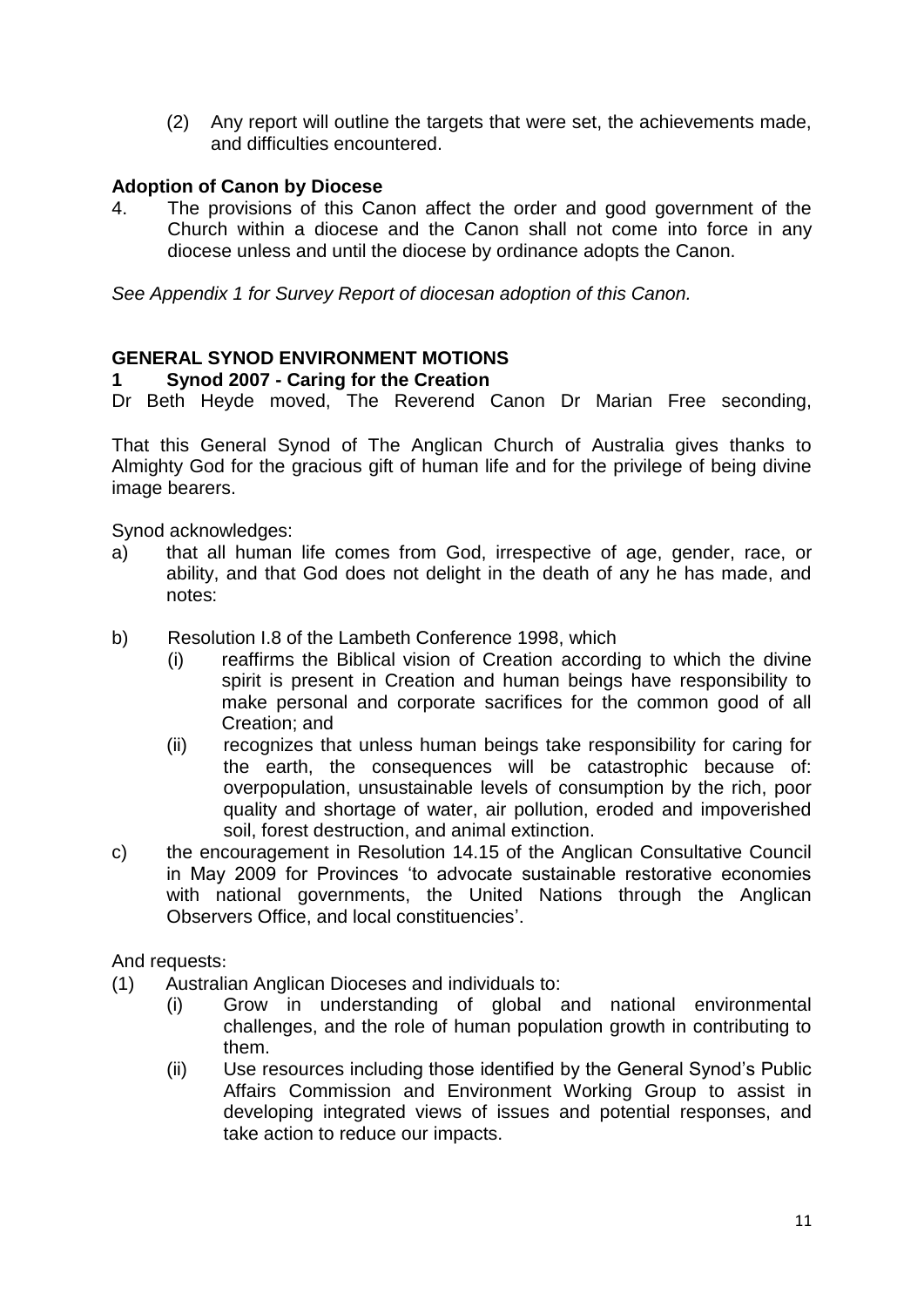- (iii) Contribute thoughtfully and prayerfully to public debate about how to
	- achieve justice not only for current Australians but for our descendants,
	- nurture and protect, nurture and protect life on this fragile land with all its beauty and diversity life on this fragile land with all its beauty and diversity,
	- share in a world of finite resources, showing love for our neighbours, particularly those who live in the two-thirds world,
- (iv) remain confident in the gospel of Jesus Christ to address environmental challenges as it calls people to turn from human selfishness and greed.
- (v) Prayerfully consider and reduce their levels of consumption.
- (vi) Explore ways to ensure that every child is welcomed and has the opportunity to reach his/her full potential.
- (2) The Australian Government to:
	- (i) Recognise the role of population growth and unsustainable levels of consumption by the affluent in contributing to global and national environmental challenges, and avoid any reliance on continuing population growth to maintain economic growth.
	- (ii) Determine a sustainable population policy for Australia which is fair and just.
	- (iii) Consider carefully any incentive aimed specifically and primarily at increasing Australia"s population while continuing to support lowincome families and sustainable immigration.
	- (iv) Support agricultural research both to care for our land and to preserve our ability to produce food.
	- (v) Contribute more generously to improving the welfare of people in the least developed nations, and other life in their environments, in particular by including support for family planning and women"s reproductive health programmes with aid for development, in ways that respect the cultures of those people and take account of Christian values including respect for the sanctity of all human life.
- (3) The reporting of the outcome of this Motion to the United Nations Anglican Observers' Office.

#### **(89/10, 21 September 2010)**

## **2 Synod 2010 - Environment**

Bishop Tom Wilmot moved, Dr Karin Sowada seconding,

That this General Synod of the Anglican Church of Australia acknowledges:

- God"s sovereignty over His creation through the Lord Jesus Christ (John 1:3);
- The Anglican Communion's 5th mark of mission "to safeguard the integrity of creation and to sustain and renew life on Earth"; and Supports the recent Anglican Consultative Council"s Resolution 14.15 (2009) "to weigh the environmental as well as the financial costs of all church activities", and, in drawing the Resolution to the attention of Dioceses and agencies: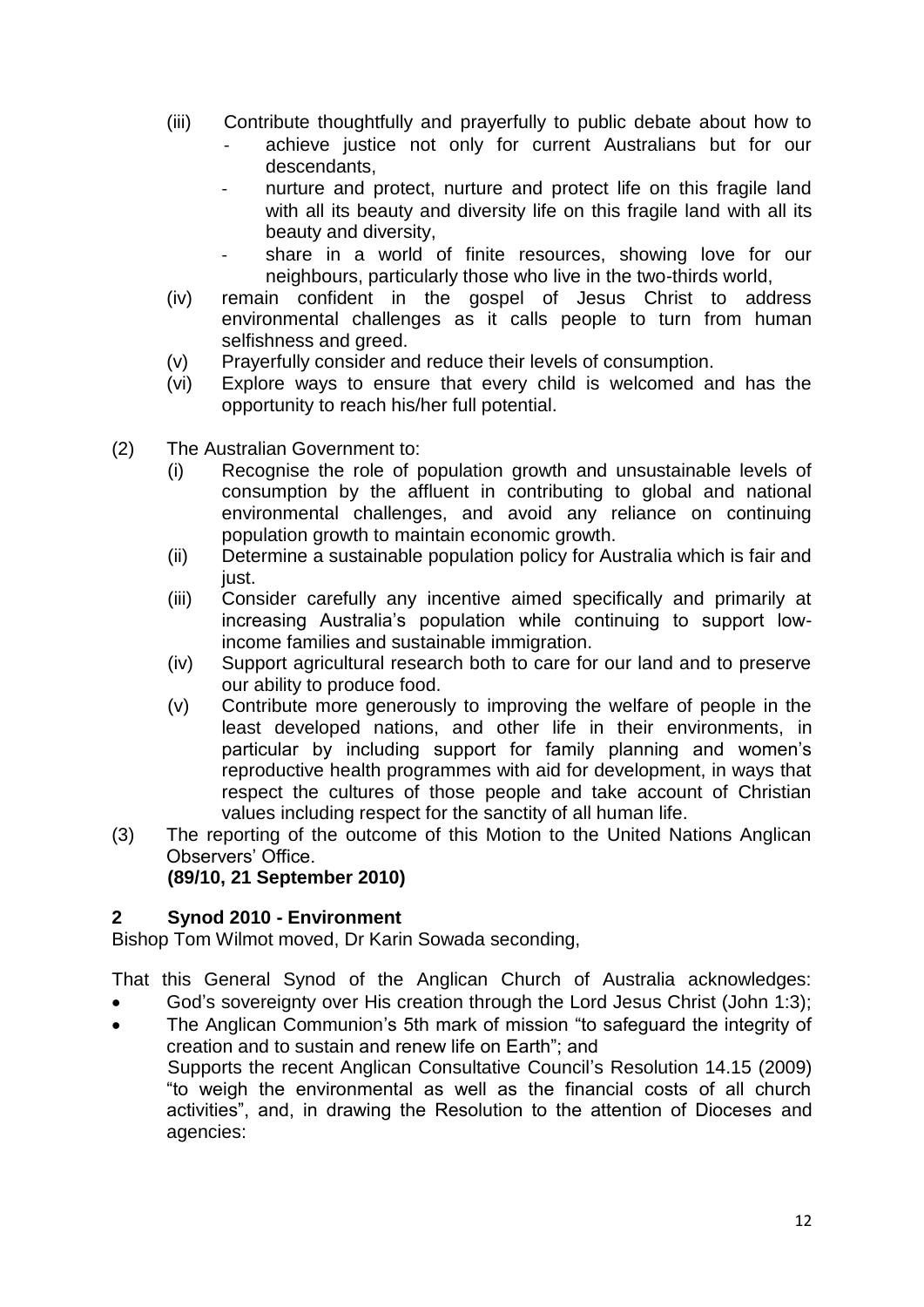#### Requests:

- 1 The General Synod Liturgical Commission to develop liturgical resources that will encourage worship that expresses the relationship between Creator and creation as "an integral part of the church's yearly pattern of worship and teaching" (ACC, 2009);
- 2 Australian Anglican Dioceses to encourage their "faith communities to understand that energy is part of God"s provision, and that renewable energy should become the standard wherever possible" (modified from ACC, 2009);
- 3 The Anglican Church of Australia "to advocate for a sustainable economy with the national government" (modified from ACC, 2009) giving high priority to environmental and social as well as to economic imperatives, for the long term wellbeing of all life on the Earth;
- 4 The General Synod Standing Committee Environment Working Group, in collaboration with other relevant Commissions develop a series of discussion papers with theological and policy reflection on key topics;
- 5 The General Synod Standing Committee Environment Working Group to "provide means for Anglicans to develop competencies in environmental stewardship and theological reflection on the sustainability of creation and the appropriate use of science and technology" (ACC, 2009) and provide advice and/or counsel to encourage and/or facilitate effective long-term sustainable management and use of environmental resources within Dioceses. **(116/10, 22 September 2010)**

## **CONTEMPORARY ISSUES**

#### **Murray Darling Basin: Agricultural Production vs the Survival of Australia's Major River System**

Christians believe that God is sovereign over His creation through the Lord Jesus Christ (John 1:3) and, consequently, the Christian message is one of hope. In the context of this hope, the Anglican Church of Australia is strongly committed to helping all life flourish in our country. Positive action is particularly important in the Murray-Darling Basin because of its size and diversity, its presence in four States and a Territory, and its overall potential to be highly productive.

Whether the people and creatures of the Basin flourish or not depends on the extent and distribution of rainfall within the Basin, and the just use of this resource. The ever present issues of greed and pride and their consequences, that beset human endeavour, must not be allowed to overwhelm our commitment and hope of seeing all creation, plants, animals and people, flourish. The defence of those unable to speak for themselves, whatever form they take, has always been part of the church"s business and we would wish to stand with those who are now struggling with the consequences of past policies and farming practices.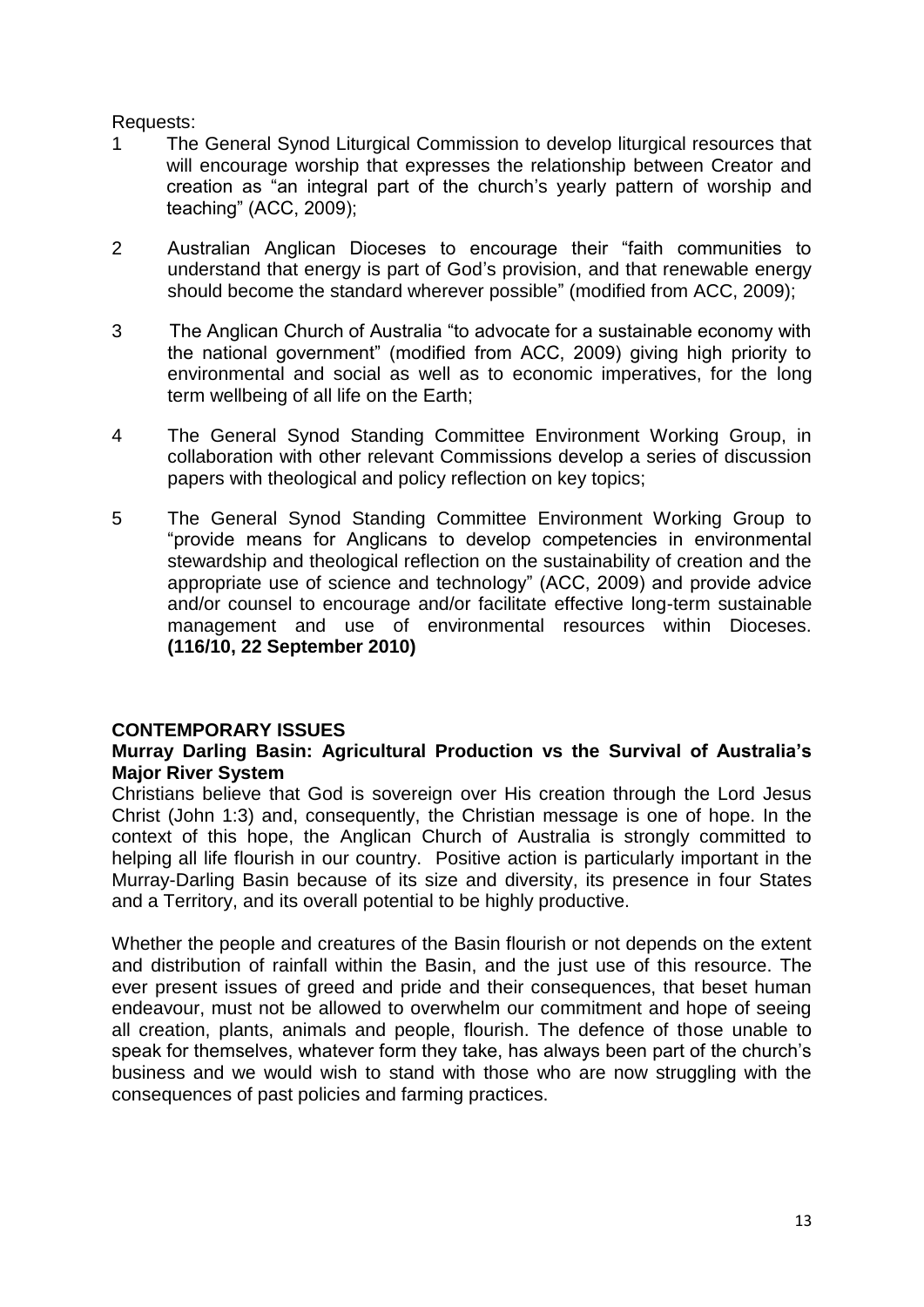Much of the increase in water storage capacity produced by constructing large dams in support of irrigated agricultural development within the Basin, occurred in the two and a half decades from the mid 1950s. This was a period of relatively higher rainfall than that which occurred during the first half of the century and in the last two decades. Unfortunately, the volumes of water required to sustain the resulting higher levels of production, which include water-filled rice paddies and water-thirsty cotton, are not likely to be available in the long run. One of the consequences will be damage to the ecological sustainability of the Basin.

Recent proposals to limit the availability of water for agricultural production in order to conserve the aquatic integrity of the system and to ensure its continuing sustainability have been strongly rejected by many of those whose livelihoods may be adversely affected by such developments. The Anglican Church is an active member of these affected communities and is concerned for their welfare. However there can be no doubt that practices that have the strong likelihood of irretrievable damage to natural ecosystems must be prevented and replaced by scientifically sound, environmentally sustainable agricultural practices. We must make the changes needed to allow all in the Basin, ultimately, *to flourish.*

Such an approach needs to include appropriate transformational support to agricultural practitioners, and to other residents in the affected regions, in order to allow the development of communities able to sustain their livelihoods during prolonged and repeated periods of low rainfall. Long periods of dryer weather seem very likely to become more common in the regions of the Murray-Darling Basin, according to climate change modelling based on increasing greenhouse gas concentrations. Support must therefore be provided to the affected communities in ways that are consistent with significantly less water being regularly available for agriculture. Only in that way will the viability of the whole Basin be safeguarded, including its biodiversity.

To do otherwise would not only lead to irretrievable damage to the natural ecosystems and, ultimately, greater decline in economic productivity, but also lead to continuing distress and uncertainty for regional communities of the Basin far into the future.

Water is essential for the continuation of all life and its sensible conservation is critical. The Church, like government, has an irrevocable commitment to the ongoing welfare of the communities it serves as well as to the glorious diversity of creation. We stand ready to cooperate with others in seeking and supporting a sustainable long-term solution to these difficult issues, and encourage the Government and the people of the Basin to take the very hard decisions that are needed if all life in the Basin, after a period of turmoil, is to flourish into the future.

*Prepared by the Environment Working Group of the General Synod of the Anglican Church of Australia in response to General Synod's request that the church "advocate sustainable economies with national governments".*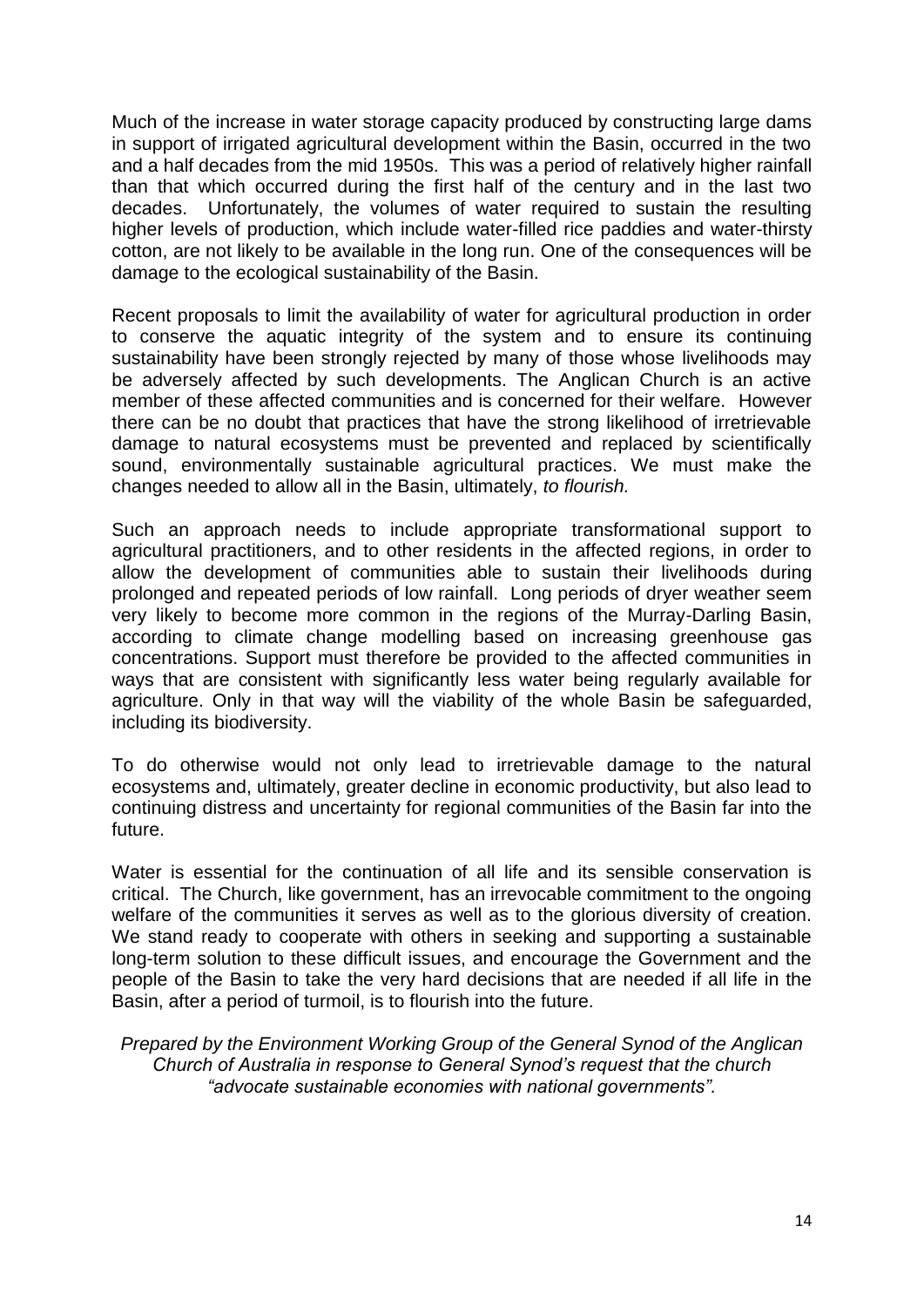## **DRAFT MEDIA RELEASE ON MURRAY DARLING BASIN**

## **Anglican Church enters the Water Debate**

The Primate of the Australian Anglican Church has released a position statement on the future use of water in the Murray-Darling Basin. "This is one of a range of statements to be released" he said. "These are being developed following General Synod"s direction last year for the church to advocate for a sustainable economy, giving high priority to environmental and social, as well as to economic imperatives. We are concerned for the long term wellbeing of all life on earth", Archbishop Aspinall observed.

"Our aim is to provide a Christian perspective on these issues because they have deep moral and spiritual dimensions as well as material ones" the Primate said. "In the present case there are real issues of importance as we try as a nation to balance the issues of human welfare and need in the present generation, against the need to maintain the rivers and natural environment for future generations. It is a real struggle as scripture makes it clear that God has concern for both people and the wider creation. We have taken as our theme in this debate the word "flourish" as God"s love is fulfilled in a flourishing world" he said. "How do we change our behaviour so that both the people and nature in the Basin will flourish? It is a very difficult question and we need to recognise that there are honest differences between people of good will on all sides of the debate."

Recent proposals to limit the availability of water for agricultural production in order to conserve the aquatic integrity of the system and to ensure its continuing sustainability have been strongly rejected by many of those whose livelihoods may be adversely affected by such developments. Archbishop Aspinall pointed out that "the Anglican Church is an active member of these affected communities and is concerned for their welfare. However there can be no doubt that practices that have the strong likelihood of irretrievable damage to natural ecosystems must be prevented and replaced by scientifically sound, environmentally sustainable agricultural practices".

"We must make the changes needed to allow all in the Basin, ultimately, *to flourish*" he said.

The Environment Working Group paper points out that such an approach needs to include appropriate transformational support to agricultural practitioners, and to other residents in the affected regions, in order to allow the development of communities able to sustain their livelihoods during prolonged and repeated periods of low rainfall. Long periods of dryer weather seem very likely to become more common in the regions according to climate change modelling.

"The defence of those unable to speak for themselves, whatever form they take, has always been part of the church's business and we would wish to stand with those who are now struggling with the consequences of past policies and practices", the Primate said.

Electronic versions of this material can be obtained from the Environment Working Group Web Site at [www.environment.perth.anglican.org](http://www.environment.perth.anglican.org/).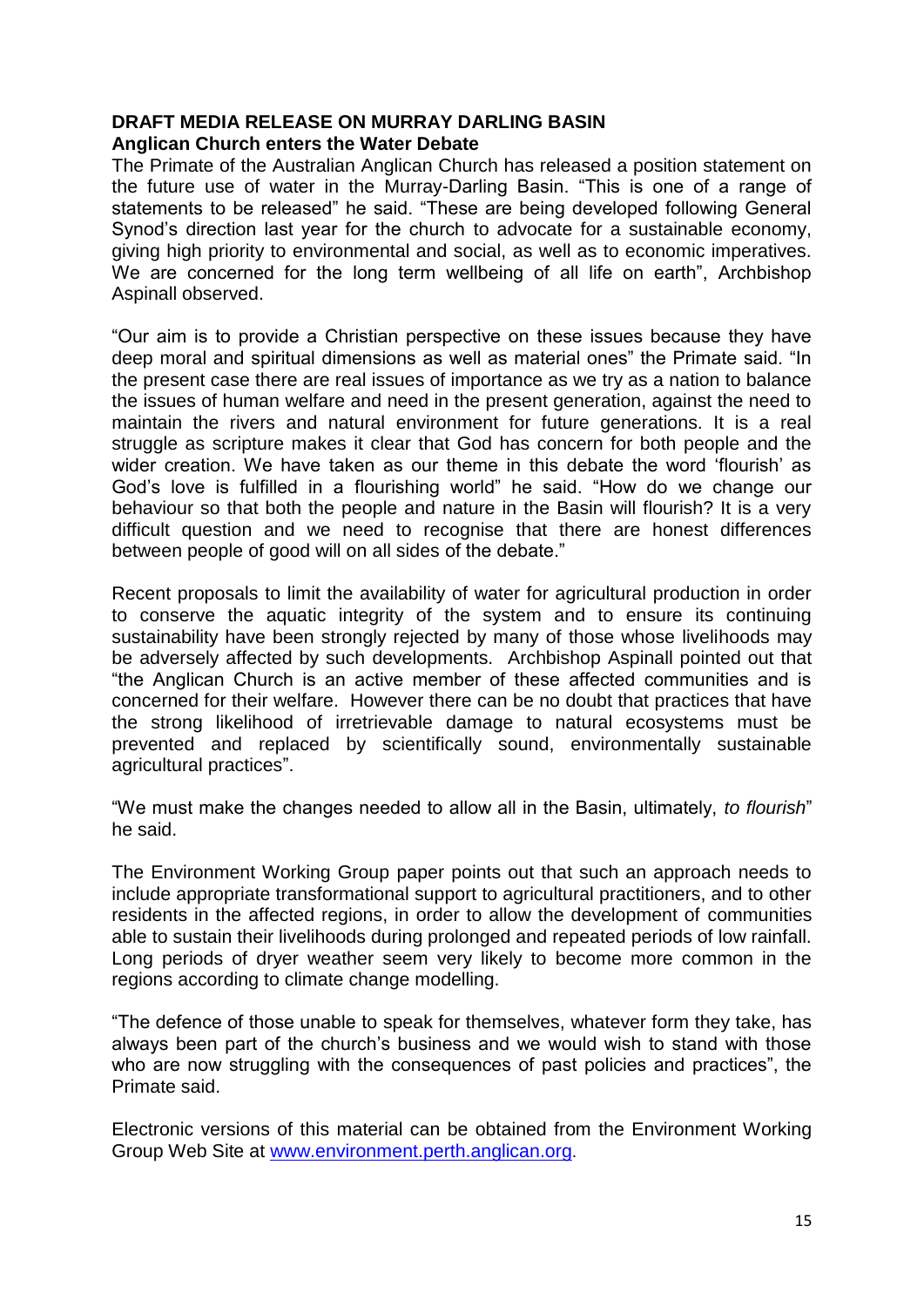#### **GENERAL SYNOD ENVIRONMENT WORKING GROUP DISCUSSION PAPER ON CARBON EMISSIONS: WHY SHOULD CHRISTIANS BE INVOLVED IN THE DEBATE?**

*Christians believe that God is sovereign over His creation through the Lord Jesus Christ (John 1:3) and, consequently, the Christian message is one of hope. In the context of this hope, the Anglican Church of Australia is strongly committed to helping all life flourish in our country.*

The climate change debate is at a crucial point. A carbon tax is on the agenda (to be followed by an emissions trading scheme) but the Australian Parliament seems to be seriously divided on how to proceed. Most Australians do not understand what a carbon tax would mean for the nation, and they are understandably concerned about the cost for themselves. So far, political debate seems to have been largely ineffective in setting out why Australia"s carbon emissions need to be reduced and how it is proposed to do so.

In brief, reducing carbon emissions is a practical and moral necessity. The case for action to respond to climate change is strong. It is essential that there now be an effective political debate in which this case is cogently made. The methods proposed for achieving reductions need to be well explained and contrary views need to be expressed with respect, avoiding oversimplified rhetoric. Self interests need to be appropriately acknowledged.

#### **Why reduce Australia's carbon emissions?**

As Christians we see the world we live in as a celebration of God's abundance, but ironically, abundance is enjoyed, celebrated and protected through living within limits. Our understanding is that:

- because of humanity"s vast and increasing numbers leading to everexpanding consumption, carbon (greenhouse gas) emissions have been increasing rapidly;
- the mainstream scientific consensus, as expressed by the International Panel on Climate Change, is that at the present rate of increase in carbon emissions, we are at grave risk of a global temperature increase of more than two degrees, and consequently of 'dangerous' climate change;
- moreover, predictions made by the International Panel on Climate Change are in accord with observations of more frequent extreme weather events.

The "carbon problem" is related to problems in several other global processes (showing up as insufficient water availability, biodiversity loss, etc) which have the same driving forces.

As Christians we relate to God, to one another and to all living things. To cast aside concern for the substantial risks, and act as individuals without thought to the consequences for other human beings and for all of non-human life, is to deny our essential humanity. We ask ourselves how we can show that we respect and value God"s creation, and how we can learn to trust one another in a world of limited resources, by acting justly and by caring for our neighbour.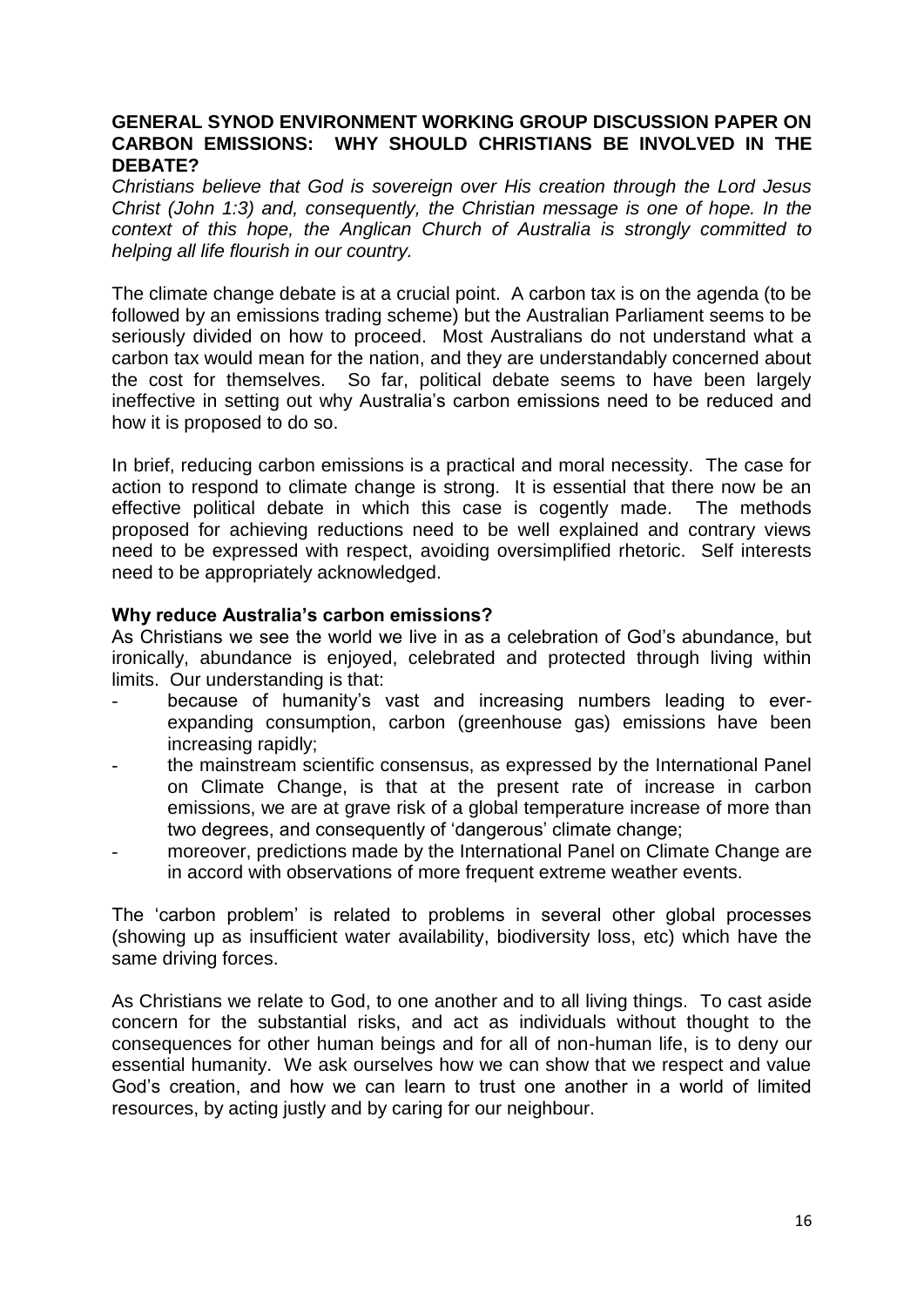Less carbon must be emitted if we are to respond to the threat of dangerous climate change and ensure justice for future generations of humanity and other life. We need to consume less, especially non-renewable energy in its various forms. We need to re-examine what is meant by growth and wealth, acknowledging our interdependence with the material world and rediscovering our responsibility for it.

This challenges a society in the grip of materialism. People are uncertain about how they could survive without all the comforts of current lifestyles, and about how to make ends meet with expected cost increases because of a price on carbon emissions. The cost of energy will indeed increase (and not just for this reason). We therefore emphasise the need for compensation for those who genuinely need it, which we understand is the intention of the Government. But, crucially, we also understand that the market force of higher costs of goods and services, because they involve carbon emissions, will change the kinds of purchases made by the community towards ones that involve lower carbon emissions and lower cost. Moreover, new forms of personal and community sustainability can be expected, such as that in the small Western Australian town of Merredin (in a struggling agricultural area) which has cooperated in the development of a wind farm and is currently pursuing geo-thermal electricity production.

#### **How best to reduce Australia's carbon emissions?**

It is not our role to offer detailed policy advice. We do offer strong encouragement for well-informed, effective political debate on how to achieve a more environmentally sustainable footing, and comment on principle.

**A strategy is needed to move Australia (and the world) to far less dependence on fossil fuels. Ensuring that the cost of carbon pollution is paid for is an essential part of such a strategy; the market surely expects the real costs of production to be part of the product price. This would provide:**

- **- stimulus for transforming the economy through creation of products and services with low carbon emissions**
- **- funds to enable compensation for people in genuine need, and**
- **- funds to enable direct and substantial government support for rapid implementation of a range of low carbon technologies and lifestyles.**

Those who oppose all forms of carbon pricing are discounting the substantial risks for all life on this planet. Oversimplified political rhetoric does everyone a disservice. **Avoidance of our responsibility to reduce carbon emissions can be expected to lead to higher future costs for everyone** - caused, for example, by more frequent environmental disasters and the loss of jobs to more innovative economies that are on track to a sustainable future. Poorer people and nations would suffer most. Out of concern and care for our neighbours in Australia and the world, we acknowledge and support the urgent need to mitigate climate change through reducing carbon emissions.

#### **LITURGICAL AND EDUCATION RESOURCES**

The General Synod Environment Working Group has developed a website [www.environment.perth.anglican.org/](http://www.environment.perth.anglican.org/) for Liturgical and Education Resources.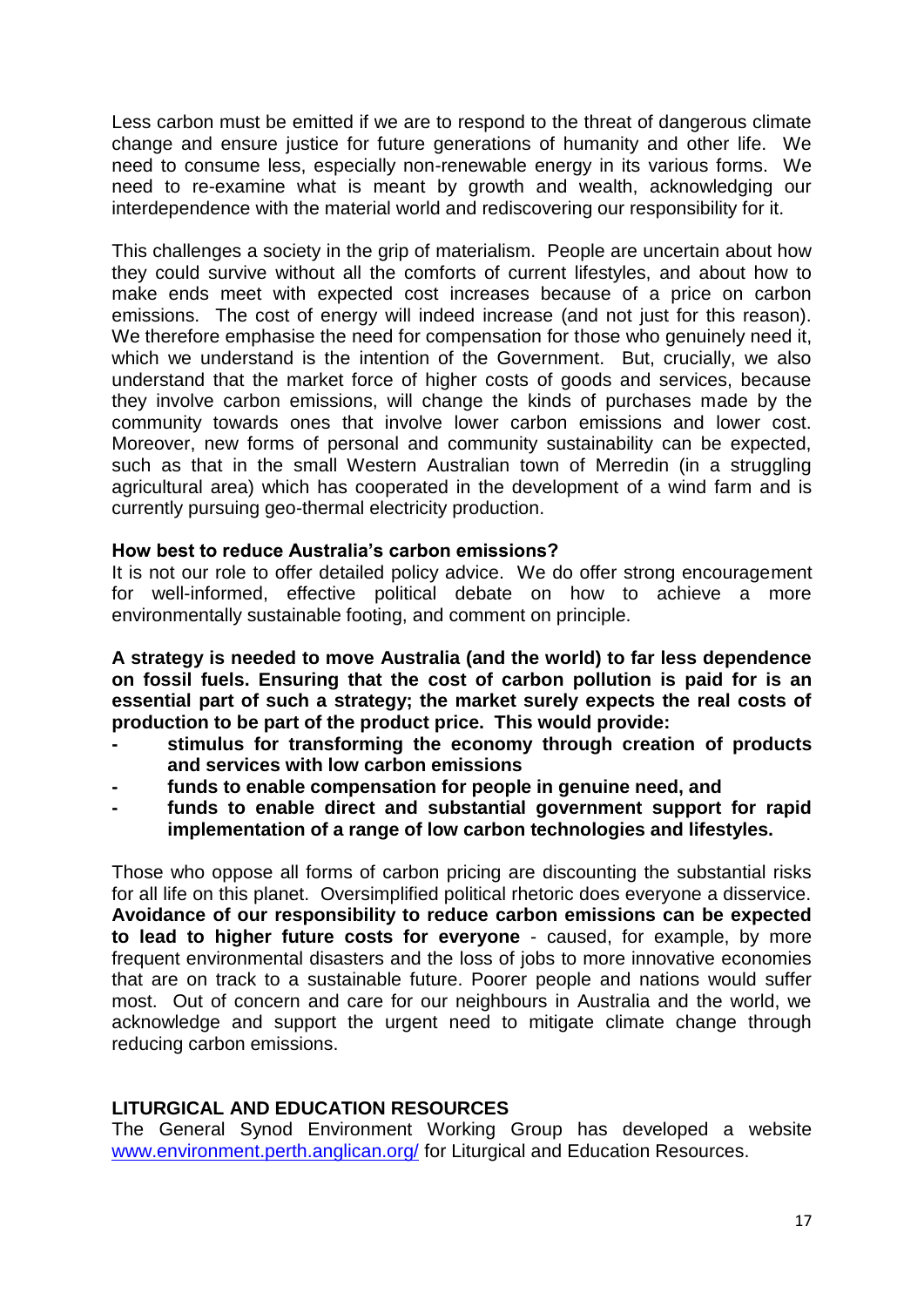Of particular interest may I direct you to the Hot Gospel Bible Studies and the resources currently being developed for Sustainable September.

The General Synod Environment Working Group recently developed a Process Methodology for the development and Implementation of Sustainability Guidelines "For Your Diocese" and DIY kit in draft form but downloadable and usable. Refer to handout.

This DIY Diocesan Sustainability Guideline was developed by the Diocese of Perth which produced the following Sustainability Guidelines adopted by the Synod of that that Diocese in 2010 for trial to be adopted as policy at its forthcoming Synod in October 2011. Refer to handout.

#### **PARTNERSHIPS WITH INDIGENOUS GROUPS: THE ABORIGIONAL/NOONGAR PEOPLE**

The indigenous peoples of Australia, Aborigines have been living in harmony with the land for over 40,000 years. True their slash and burn methods have changed the landscape they entered but we still have much to learn from their concepts and spirituality of custodial care rather than ownership and exploration so prevalent in the developed world.

The Archbishop of Perth and I meet with various Aboriginal elders on a regular basis to discuss issues of land rights and land care. They have a rich spirituality of creation and responsible relationships with the earth in their "Dreamtime Stories".

All Anglican gatherings in the Diocese of Perth begin with an acknowledgement of the earlier Aboriginal footprint on the place where we meet: "in remembrance that the Aboriginal people first walked this land", as a plaque in our diocesan office reminds all who enter.

The Mining Companies are in a constant contest with Aboriginal people over land use, limitation of damage and royalties following an Australian Supreme Court land mark decision to acknowledge that Australia was not terra nullius at the time of European invasion and dispossession.

The Mabo Case decision as it is called was based on a precedent in a similar claim by the Welsh against the English in the sixteenth century!

## **LOCAL**

#### **Anglican EcoCare Commission – Diocese of Perth**

The Diocese of Perth established an Archbishop"s Environmental Advisory Group in 1997. The founding members of this group currently known as Anglican EcoCare were pioneers of theological, liturgical, educational and practical applications in all things environmental. Two have environmentally sound properties (mentoring and modelling!) in the hills above Perth and offer retreats and poustinia facilities to individuals and groups.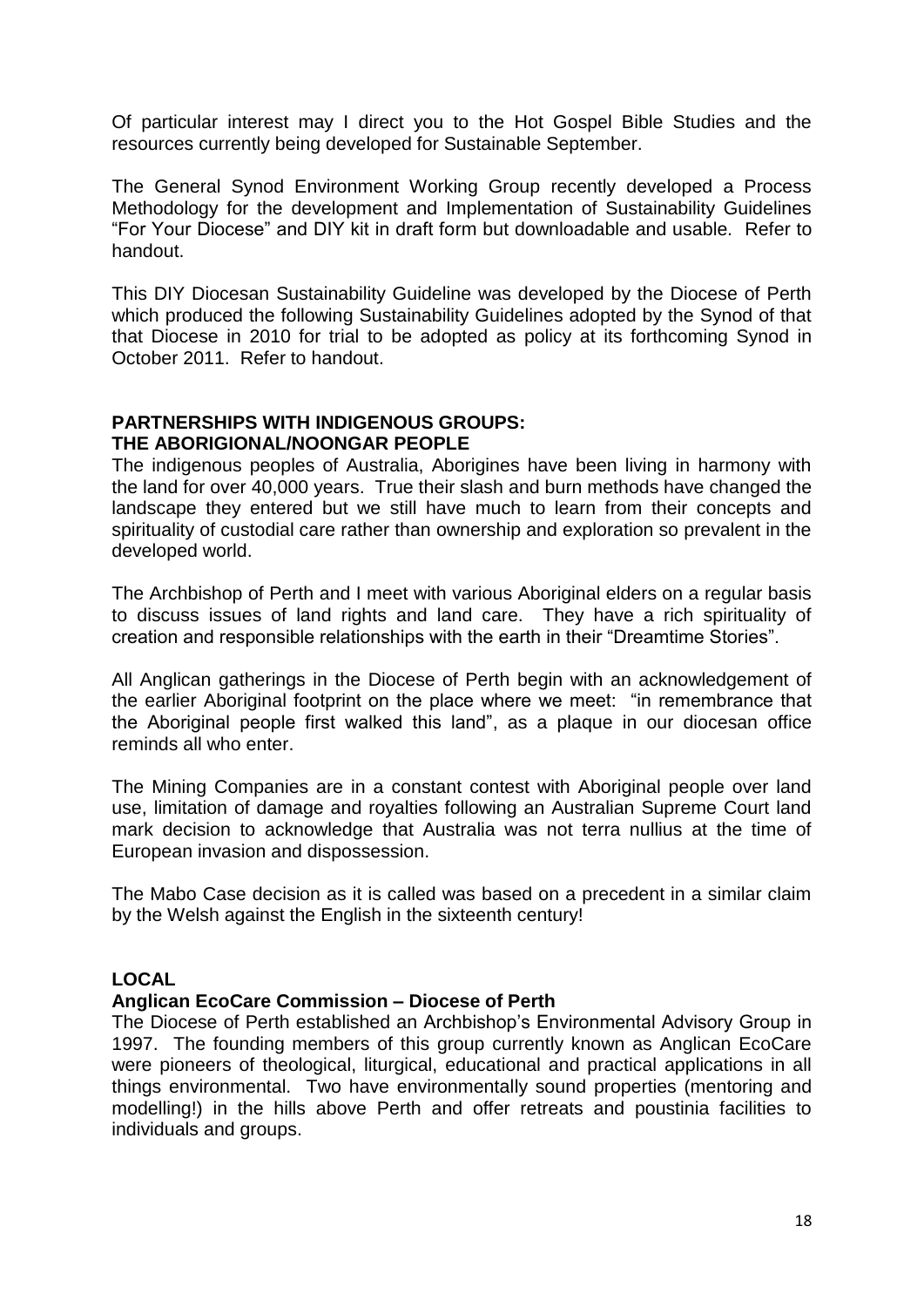Another couple, Peter and Anna, also from this group have established a Desert Retreat Spirituality Centre facility at Koora 500 kilometres from Perth where the environmental and Aboriginal spirituality feature (email [info@kooraretreat.com.au;](mailto:info@kooraretreat.com.au) website [http://kooraretreat.yolasite.com\)](http://kooraretreat.yolasite.com/).

The Synod of Perth made this reference group a standing commission of Synod with the passing of the Anglican EcoCare Statute in 2006.

## **ANGLICAN ECOCARE STATUTE 2006**

WHEREAS it is deemed desirable to establish Anglican EcoCare as a standing Commission of Synod

BE IT THEREFORE RESOLVED by the Archbishop, Clergy and Laity of the Diocese of Perth in Synod assembled

- 1. This statute may be cited as the "Anglican EcoCare Statute 2006".
- 2. The organisation known as Anglican EcoCare is hereby established as a Standing Commission of Synod (the Commission).
- 3. The Commission is established to
	- (a) pursue in particular the final point in the Mission Statement of the Anglican Communion adopted by this diocese, namely "to strive to safeguard the integrity of creation and to sustain and renew the life of the earth";
	- (b) be an agent of education concerning environmental and faith matters for the Diocese of Perth in both practical and didactic ways;
	- (c) provide experiential opportunities for environmentally sensitive Christian living, prayer and community building;
	- (d) be a prophetic voice on matters of faith and environment;
	- (e) establish and maintain working relationships with educational institutions, commerce and industry regarding environmental matters; and
	- (f) establish relationships with other ventures that share the same purposes with the approval of the Diocesan Council.
- 4. The Commission shall be controlled and managed by a Management Committee of nine persons consisting of
	- (a) The Archbishop or a person appointed by him;
	- (b) Three persons appointed by the Archbishop;
	- (c) Three persons elected by the Synod;
	- (d) One person appointed by the Social Responsibilities Commission; and
	- (e) One person appointed by the Management Committee.
- 5. The members appointed by the Archbishop and the Diocesan Council shall hold office for a term of three years provided that:
	- (a) of the appointments first made after this statute comes into force one of the three persons in each category shall be appointed for a term of three years, one for a term of two years and one for a term on one year; and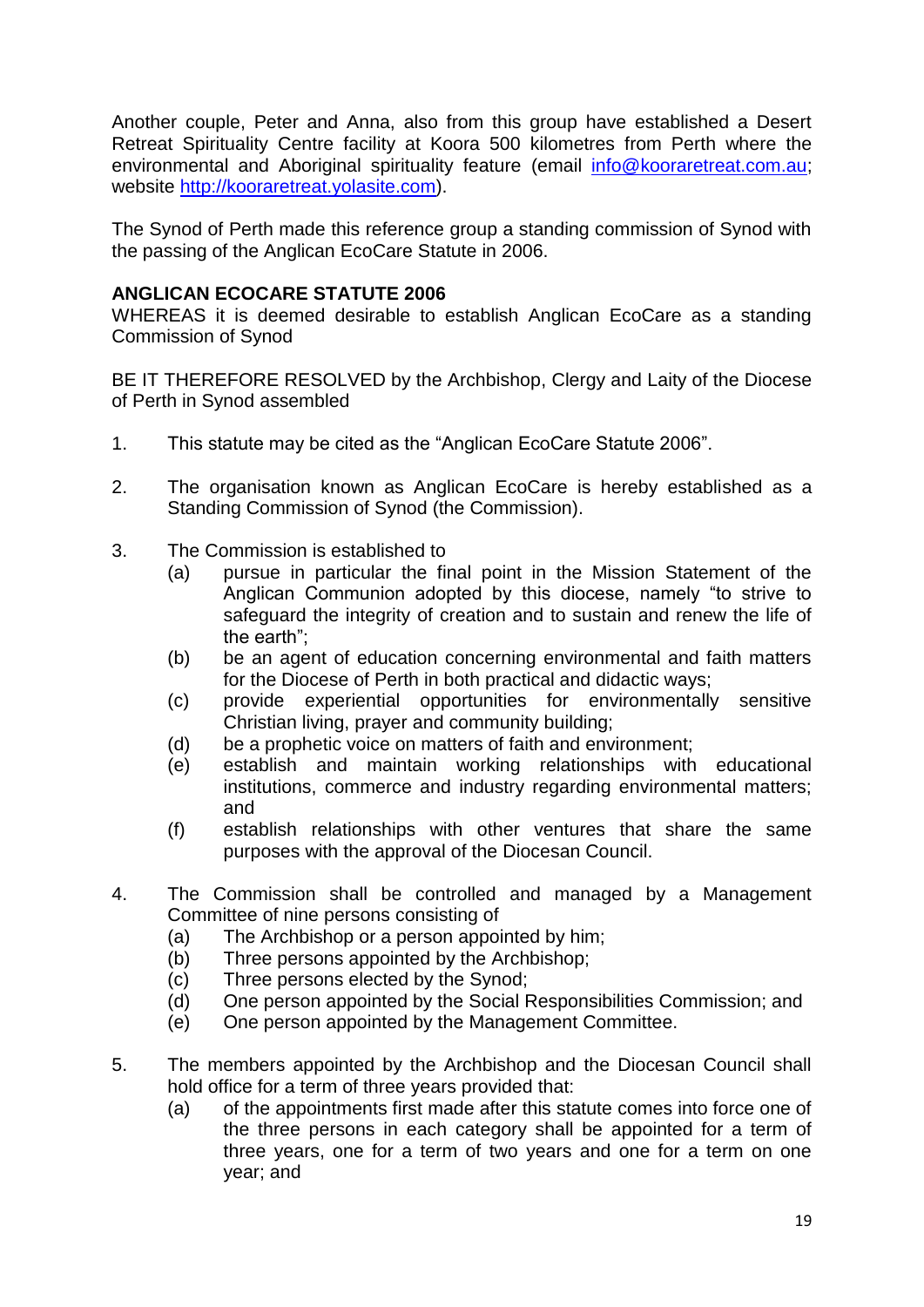- (b) the term of a retiring member shall continue until the appointment of that member"s successor.
- 6. If present at a meeting the Archbishop or his nominee may chair the Management Committee.
- 7. The Management Committee shall meet at least once a quarter and shall
	- (a) be responsible for pursuing the purposes of the Commission;
	- (b) devise and provide programmes pursuant to the purposes;
	- (c) manage any funds that may be allocated by the Diocesan Council or received from other sources; and
	- (d) present a report to each Synod.
- 8. The Diocesan Council shall make such budgetary provision as it considers proper to facilitate the work of the Commission.
- 9. The Management Committee shall only incur expenditure in accordance with its budget as approved by the Diocesan Council.
- 10. The Archbishop shall have the power to settle any disputes arising in relation to the work of the Commission.

AEC continues to flourish according to its charter at Section 3 in the above Statute and I rejoice in my role as the current chair. In 2010 a half time Projects Officer and Advocate was appointed, Claire Barrett-Lennard, who also functions as the Project Officer for the Diocesan Social Responsibilities Commission; a nice synergy! The AEC was responsible for the Diocesan Sustainability Guidelines and the production of DIY Guidelines to assist the other dioceses of the national church to produce their own Sustainability Guidelines; if they have not already done so.

This group has created:

- (i) a solar panel scheme for parishes;
- (ii) energy/water audits for parishes/agencies/schools;
- (iii) an Eco-Loan facility with our diocesan bank, the Anglican Community Fund; and
- (iv) various liturgical resources, activities and Bible studies eg Hot Gospel, Sustainable September, World Environment Day 5 June 2011, Diocesan Tree Planting Days etc. For more information please contact Claire Barrett-Lennard at [cbarrett-lennard@perth.anglican.org.](mailto:cbarrett-lennard@perth.anglican.org)

## **OTHER AUSTRALIAN DIOCESAN ENVIRONMENTAL COMMISSIONS/ COMMITTEES**

Canberra and Goulburn [www.anglicancg.org.au](http://www.anglicancg.org.au/) Grafton [http://www.graftondiocese.org.au](http://www.graftondiocese.org.au/) Melbourne [www.melbourne.anglican.com.au/main](http://www.melbourne.anglican.com.au/main) Newcastle [http://.angdon.com/environmental\\_commission/](http://.angdon.com/environmental_commission/) Perth [www.perth.anglican.org](http://www.perth.anglican.org/) Rockhampton [www.anglicanrock.org.au](http://www.anglicanrock.org.au/) Sydney<http://www.sds.asn.au/Site/104030.asp?ph=cp>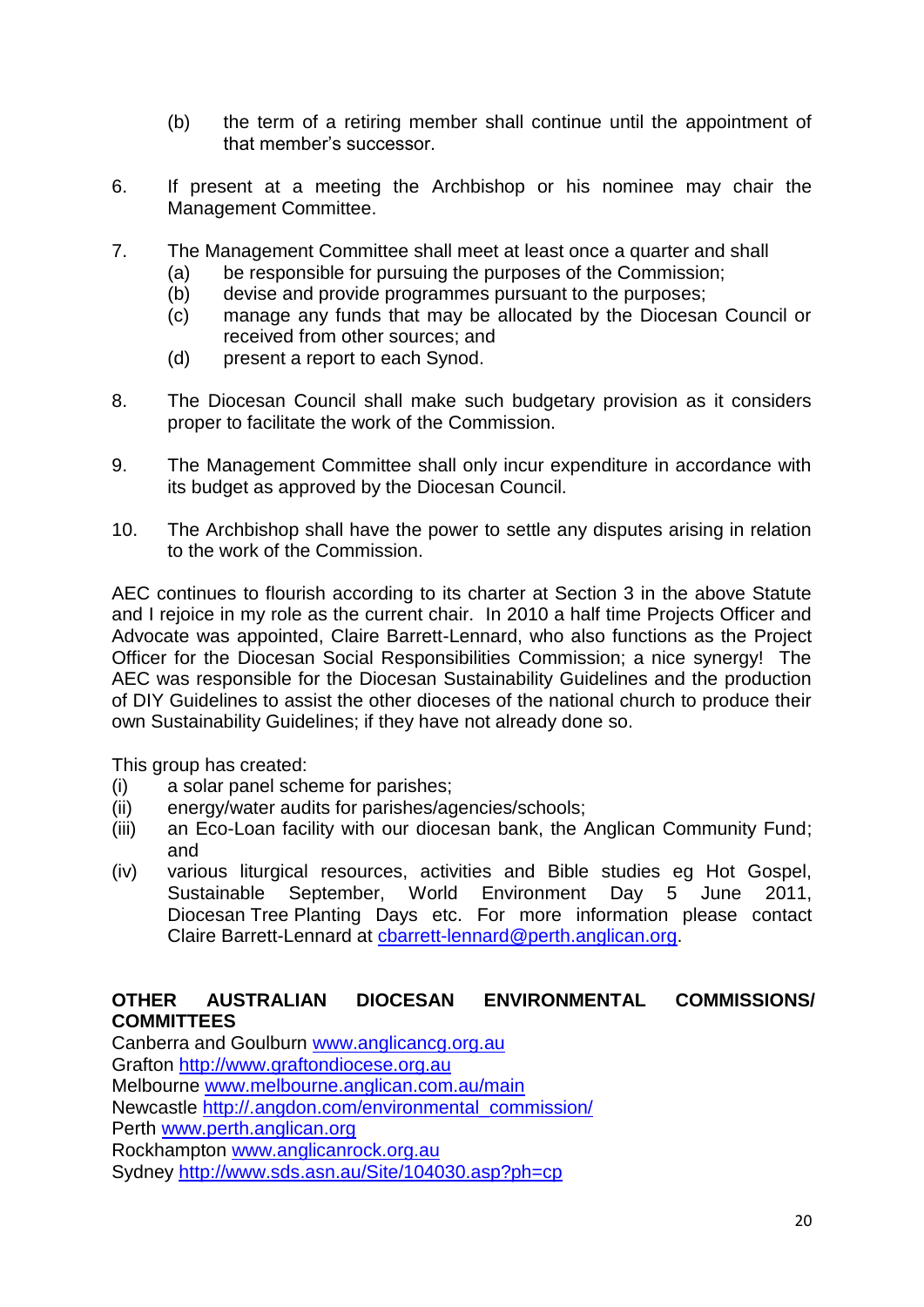## **CONCLUSION**

I am delighted to be here to meet and confer with you all. Our agenda,

- (i) to work out the process of our functioning as a network and determining how that will roll-out post meeting;
- (ii) to equip and encourage each other in our vital mission; inspires confidence and strength of purpose in our conferring.

We are highly motivated people or we would not be here. We represent a Global Communion with well established "local franchises" in every corner of the world. We of all people are literally well placed to bring the considerable resources of our Communion to bear on Climate Change which is a global problem and by the Grace of God, renew the Earth.

+Tom Wilmot

22 June 2011